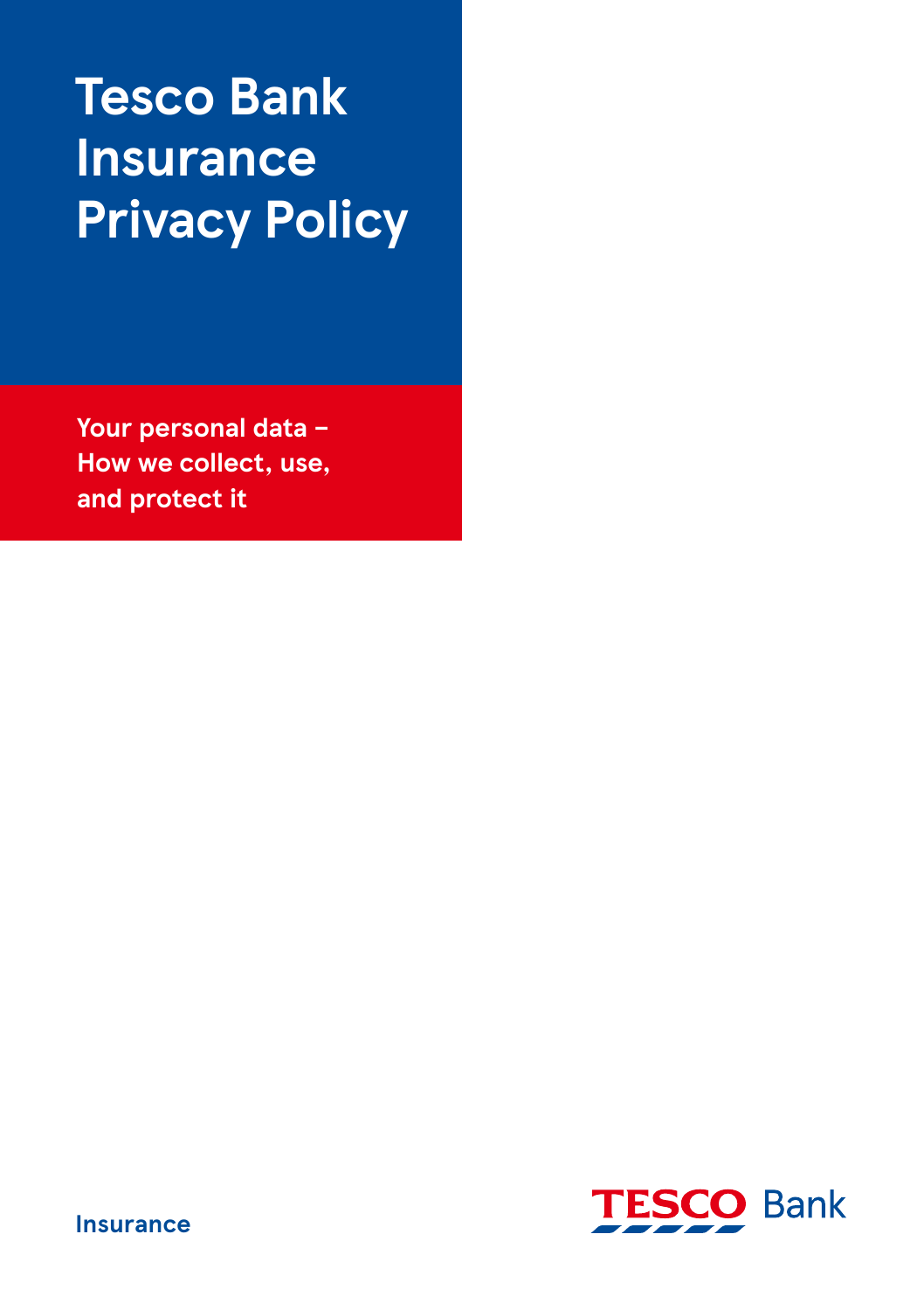## **Contents**

| <b>What this policy covers</b>                                                                     | $\mathbf{2}$    |
|----------------------------------------------------------------------------------------------------|-----------------|
| Personal data we collect                                                                           | 3               |
| Data we collect from you                                                                           | 3               |
| Data we collect from others                                                                        | 4               |
| People connected to your products                                                                  | 4               |
| Why we collect your data and our legal basis                                                       | 5               |
| <b>Sharing personal data</b>                                                                       | 10              |
| <b>Summary of data sharing</b>                                                                     | 10 <sup>1</sup> |
| Sharing your information for academic research purposes                                            | 10              |
| <b>Transferring data overseas</b>                                                                  | 11              |
| How long we use personal data for                                                                  | 11              |
| <b>Checks with credit reference agencies, fraud prevention</b><br>agencies and insurance databases | 12              |
| <b>Driver and Vehicle Licensing Agency (DVLA)</b>                                                  | 13              |
| Your personal data and the Motor Insurance Database                                                | 13              |
| <b>Cifas and other fraud prevention agencies</b>                                                   | 13              |
| What credit decisioning is, and how it works                                                       | 14              |
| When we carry out credit checks                                                                    | 14              |
| What we do with data from credit reference agencies                                                | 14              |
| Your choices when it comes to cookies                                                              | 15              |
| <b>Manage your cookie preferences</b>                                                              | 15              |
| Want to change your cookie choices?                                                                | 15              |
| <b>How we use cookies</b>                                                                          | 15              |
| Your rights and how to contact us                                                                  | 19              |
| <b>Changes to this privacy policy</b>                                                              | 20              |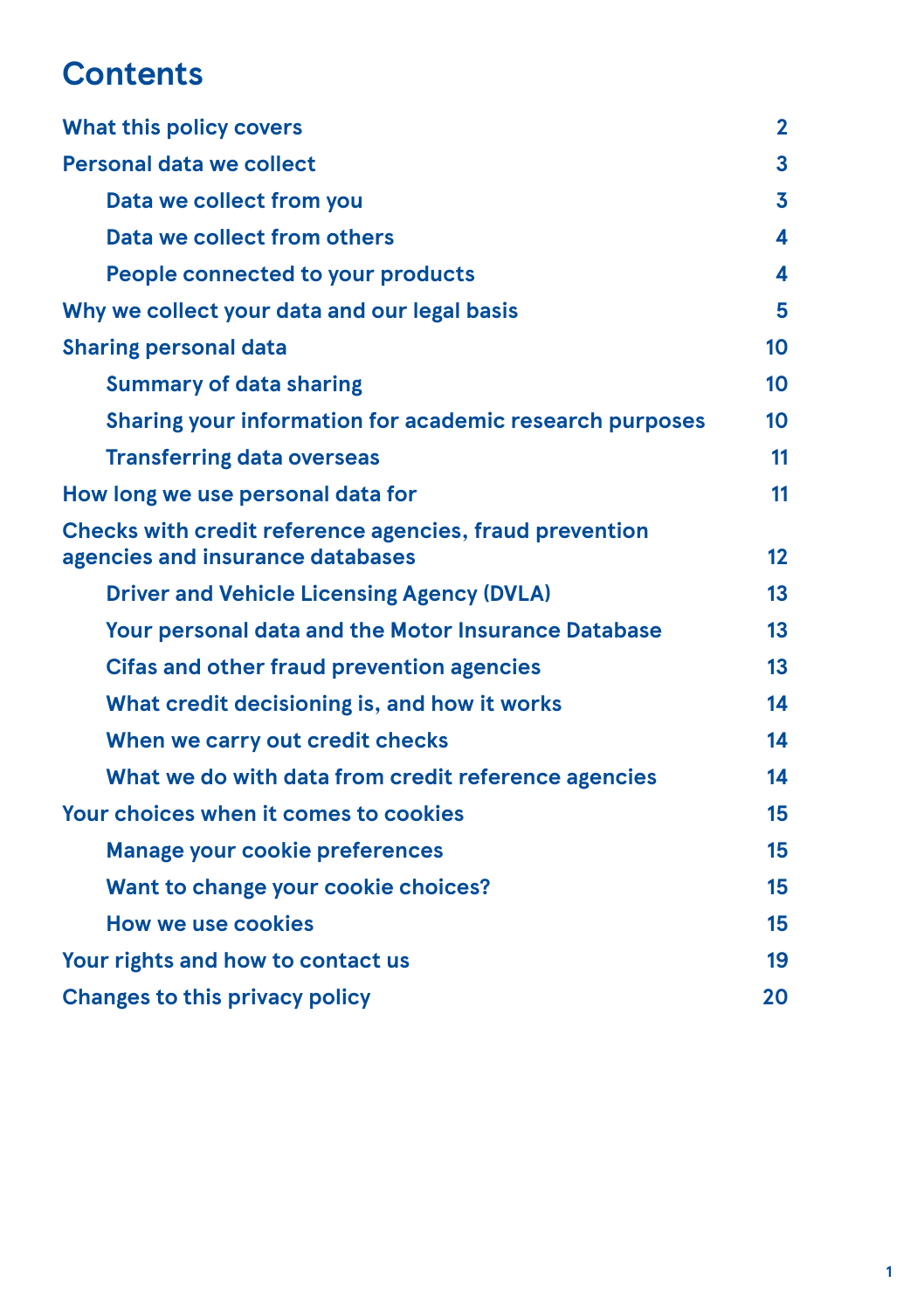<span id="page-2-0"></span>At Tesco Bank, we're working hard to serve Tesco's customers a little better every day. Looking after the personal data you share with us is a hugely important part of this. We want you to be confident that your data is safe and secure with us and understand how we use it to offer you a better and more personalised experience.

## **What this policy covers**

We are Tesco Personal Finance plc (trading as Tesco Bank) and Tesco Underwriting Limited and we are part of the [Tesco Group](http://www.tescoplc.com/about-us) (www.tescoplc.com/about-us). Tesco Bank processes your data for pricing, sales and marketing activities and Tesco Underwriting processes your data for pricing and claims handling activities if you have a car or home insurance policy with us. When we process your data, we each act as a data controller. This means that we are responsible for looking after your data and deciding how it is used.

This Policy applies if you are an insurance customer and also if you were involved in or were witness to an incident involving someone covered under an insurance policy with us.

We are committed to doing the right thing when it comes to how we collect, use and protect your personal data. That's why we've developed this privacy and cookies policy, which explains:

- **•** the types of personal data we collect;
- **•** the reasons we use the data we collect;
- **•** when we share personal data within the [Tesco Group](http://www.tescoplc.com/about-us) (www.tescoplc.com/about-us) and with other organisations, for example to help provide our services or to meet our regulatory responsibilities;
- **•** the rights and choices you have when it comes to your personal data.

This privacy policy explains how we use data in our insurance products. We have created a separate banking [privacy policy](https://www.tescobank.com/help/privacy-and-cookies/) (www.tescobank.com/help/privacy-and-cookies/) which explains how we use data in our banking products.

If you have other Tesco products or if you have a Clubcard account associated with your Tesco Bank product, Tesco Stores will collect and use personal data to provide you with their products and services. You can read the Tesco privacy policy [here](www.tesco.com/help/privacy-and-cookies/privacy-centre/privacy-policy-information/privacy-policy/) (www.tesco.com/help/privacy-andcookies/privacy-centre/privacy-policy-information/privacy-policy/).

Our pet insurance, travel insurance and car and home insurance add on products are provided by our product partners, who act as data controllers in their own right and have their own privacy policies. If you take one of these products out, you will be provided with a privacy notice which explains how our partner uses your data and how you can contact them. Our product partners share your data with us to allow us to develop our products and understand our customers better. Links to our insurance partners' privacy policies are shown below.

- **• Home Insurance Home Emergency** (AXA Assistance (UK) Ltd) [here](https://www.axa-assistance.co.uk/privacy-policy1) (www.axa-assistance. co.uk/privacy-policy1)
- **• Home Insurance Family Legal Guard and Car Insurance Motor Legal Protection** (Arc Legal Assistance Ltd (AmTrust)) [here](https://www.arclegal.co.uk/privacy-statement-and-cookies-policy.html) (www.arclegal.co.uk/privacy-statement-and-cookiespolicy.html)
- **• Car Insurance Key cover** (Keycare) [here](https://www.keycare.co.uk/home/PrivacyPolicy) (www.keycare.co.uk/home/PrivacyPolicy)
- **• Car Insurance Breakdown Cover** (RAC) [here](https://www.rac.co.uk/legal-information/privacy-policy) (www.rac.co.uk/legal-information/privacy-policy)
- **• Pet Insurance** (RSA) [here](https://www.tescobank.com/assets/tesco-pet-insurance-privacy-notice/tesco-pet-insurance-privacy-notice.pdf) (www.tescobank.com/assets/tesco-pet-insurance-privacy-notice/ tesco-pet-insurance-privacy-notice.pdf)
- **• Travel Insurance** (ROCK) [here](https://travelinsurance.tescobank.com/Branding/privacy/privacynotice.pdf) (www.travelinsurance.tescobank.com/Branding/privacy/ privacynotice.pdf)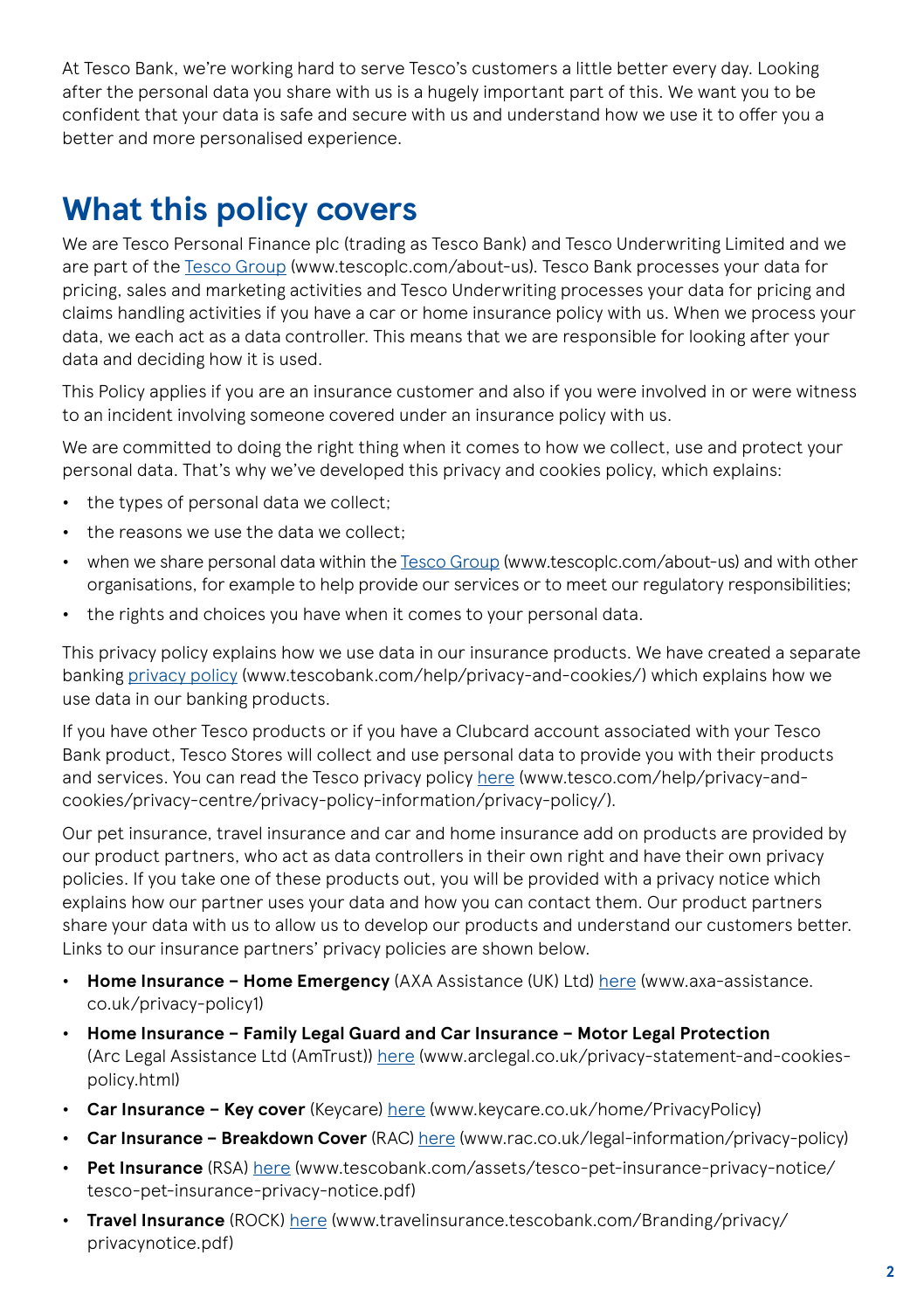## <span id="page-3-0"></span>**Personal data we collect**

Personal data is any information about you which can directly or indirectly identify you. This includes your name and address, the transactions on your account and your online browsing data.

Most of the personal data we collect is essential for us to know so that we can provide our products and services to you. If we ask for personal data that is optional, we will explain this at the time.

#### Data we collect from you

When you apply for a product, we will ask you to provide us with:

- **•** personal details, including your postal and billing addresses, email address, phone numbers, date of birth and title;
- **•** information we require to assess your application or keep your financial information up to date, such as your income or financial responsibilities, if you are applying to pay your premium in instalments;
- **•** proof of your no claims discount from your previous insurer;
- **•** details of any previous criminal convictions, such as driving offences.

When you use our website or mobile app or open our emails, we collect:

- **•** information about your browsing behaviour, including which links you click on;
- **•** information about any devices you have used to access our website or apps (including the make, model and operating system, IP address, browser type and mobile device identifiers).

When you contact us or take part in promotions or surveys about our products and services, we collect:

- **•** information you provide about yourself (for example, your name, username and contact details), including by phone, email or post or when you speak with us through social media or our website;
- **•** your feedback and contributions to customer surveys or reviews;
- **•** recordings of calls made to our customer service centre.

When you make a claim, we collect:

- **•** information you provide about yourself and your claim over the phone, in writing or through our online claims portal.
- **•** Information provided about others involved in, or witness to an incident involving one of our insured customers (for example, their name, address, details of their own insurer and injuries sustained).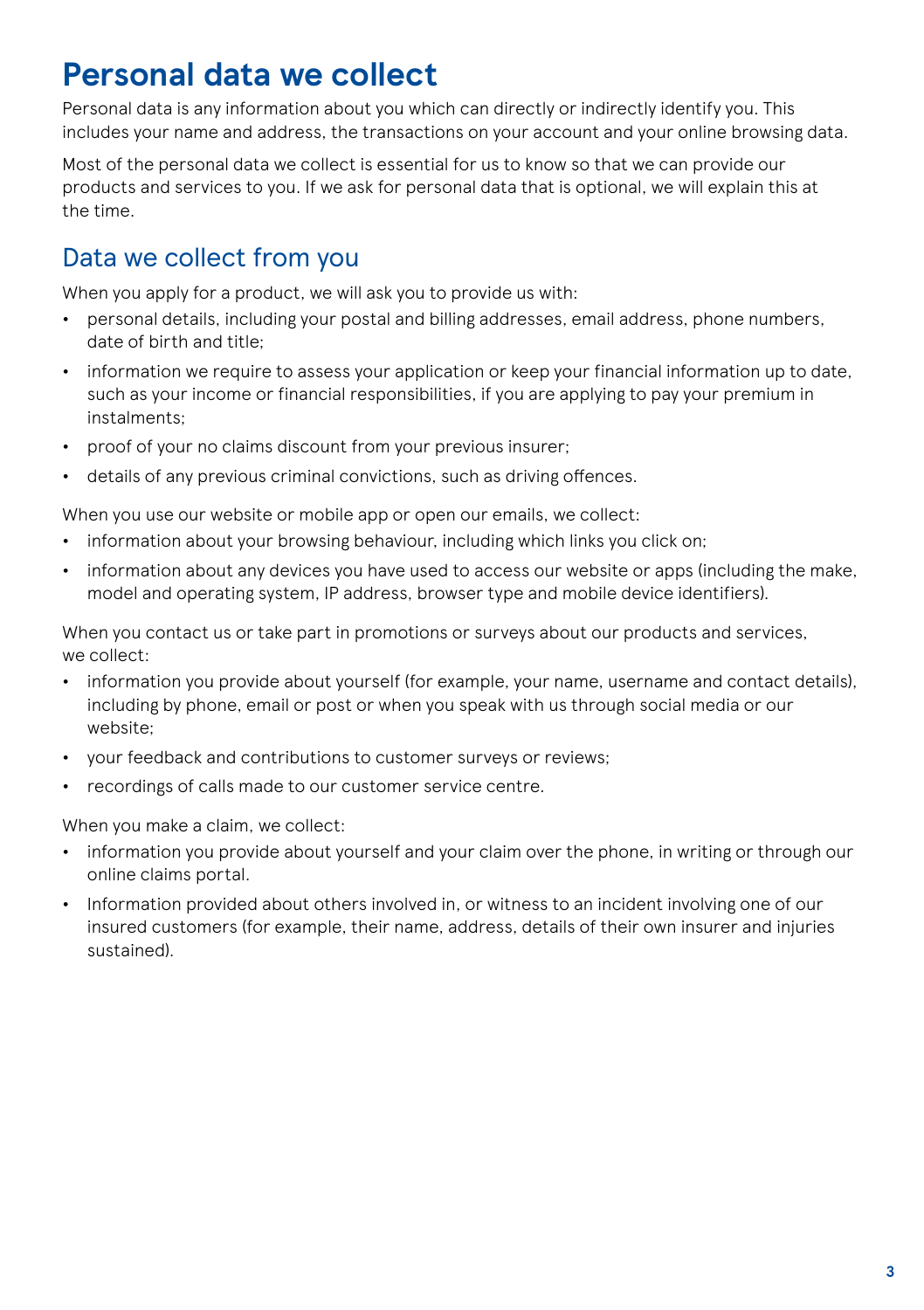#### <span id="page-4-0"></span>Data we collect from others

We collect personal data from other sources, such as:

- **•** the wider [Tesco Group](http://www.tescoplc.com/about-us) (www.tescoplc.com/about-us);
- **•** credit reference agencies;
- **•** fraud prevention agencies;
- **•** insurance industry databases such as the Claims and Underwriting Exchange;
- **•** if you make a claim, those involved in your claim, such as claimants and witnesses;
- **•** Government agencies and regulatory bodies including the police, the Driver and Vehicle Licensing Agency, the Department of Work and Pensions and HM Revenue & Customs;
- **•** publicly available resources, such as the electoral register and the internet.

We do this so we can make sure the personal data we hold about you is accurate and to perform necessary checks, assess claims, validate the price we are offering and to offer our services to you.

Further information on the checks we carry out and the third parties we work with can be found [here](#page-12-0) (see page 12).

We use this data when we need to:

- **•** verify your identity and UK residency;
- **•** assess your creditworthiness if you have applied to pay your premium in instalments;
- **•** check what terms of cover we should offer;
- **•** handle and manage any claims;
- **•** trace and recover debts;
- **•** prevent criminal activity, such as fraud.

If you have existing products with Tesco Bank or you have a Clubcard, we sometimes use this information to pre-populate fields in our application forms online. You will be asked to check the information is up to date.

We also obtain information from price comparison websites to return a quote to them where you have visited the price comparison website and filled out an application for quotes.

#### People connected to your products

If you give us information about other people who will be connected to your applications or products, we will keep a record of their data. You must make sure that you have their permission before you share their data with us or make decisions on their behalf about how we use their data.

Please make them aware of this privacy policy.

This includes:

- **•** anyone insured under your policy;
- **•** anyone paying your premiums;
- **•** anyone occupying your home;
- **•** anyone nominated to act on your behalf, including power of attorneys and others.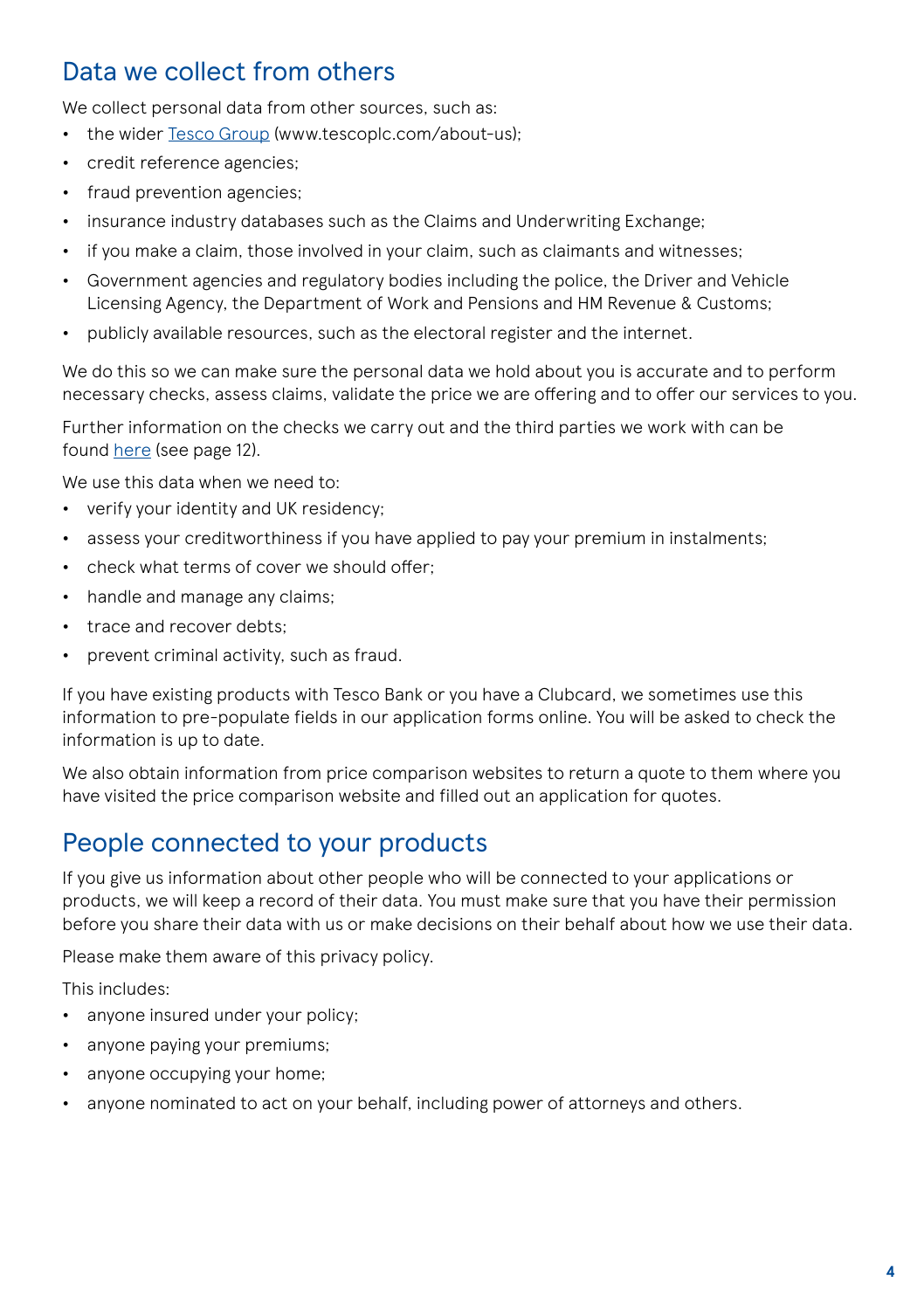## <span id="page-5-0"></span>**Why we collect your data and our legal basis**

We carefully consider how we use personal data and have internal processes, such as our Data Protection Impact Assessments, which help us to decide how to act fairly and in our customers' best interests. Where we say that using data is in our "**legitimate interests**", we ensure that we are also acting in the general interests of all our customers. We only ever collect, use and share the minimum amount of data necessary to operate our business and serve our customers.

| Why we collect data                                                                                                                                                                                                                                                                                                                                                                                                                                                                                                                                                                               | Why we are using the data (legal basis)                                                                                                                                                                                                                                                                                                                                                                                                                                                                                                                                    |
|---------------------------------------------------------------------------------------------------------------------------------------------------------------------------------------------------------------------------------------------------------------------------------------------------------------------------------------------------------------------------------------------------------------------------------------------------------------------------------------------------------------------------------------------------------------------------------------------------|----------------------------------------------------------------------------------------------------------------------------------------------------------------------------------------------------------------------------------------------------------------------------------------------------------------------------------------------------------------------------------------------------------------------------------------------------------------------------------------------------------------------------------------------------------------------------|
| To make our products available to you<br>This includes:<br>working out financial and insurance risks by<br>credit scoring (see page 14);<br>verifying your identity and eligibility for<br>products, and the identities of joint<br>applicants and other insured persons;<br>assessing your creditworthiness or<br>insurance risk:<br>managing your policy, including contacting<br>you by phone, post, email, SMS and via our<br>apps through push notifications (messages<br>that pop up on your device) to give you<br>information about your policy;<br>providing you with quotations and any | Because we have a contract with you, we have<br>to use your data in this way as a necessary<br>part of that contract.<br>Once you no longer have the product, we keep<br>your data for a period of time afterwards (see<br>page 11) as part of our legitimate interests<br>in case needed for a complaint or regulatory<br>enquiry and to help us to lend responsibly,<br>and work out the right price for our insurance<br>products.<br>If you want to ask us to review a decision<br>which we have made based on an algorithm,<br>you can ask us any time (see page 19). |
| additional terms of cover and maintaining<br>and updating your policy;<br>providing cover to you under your policy;<br>awarding Clubcard points.<br>We use algorithms and computer programs to<br>make decisions about whether you are eligible<br>for a product and what terms we can offer<br>you. You can find out more information here<br>(see page 12).                                                                                                                                                                                                                                     |                                                                                                                                                                                                                                                                                                                                                                                                                                                                                                                                                                            |
| To handle and manage any claims<br>We will process your information if you make a<br>claim on your policy, or if you are involved in a<br>claim (for example, as a witness).                                                                                                                                                                                                                                                                                                                                                                                                                      | If we have a contract with you as a policy<br>holder then we have to use your data in this<br>way to handle claims in accordance with<br>the policy terms. We also need to process<br>data based on our legitimate interests in<br>assessing, investigating and paying claims and<br>in managing the claims process. We may also<br>have a legal or regulatory obligation.                                                                                                                                                                                                 |
| To prevent fraud<br>We carry out fraud checks to protect our<br>customers and prevent crime. We use<br>algorithms and computer programs to analyse<br>data in quotations and claims to check for<br>fraud. You can read more about our fraud<br>prevention checks here (www.tescobank.<br>com/help/contact-us/).                                                                                                                                                                                                                                                                                  | The law requires us to do this as we have<br>responsibilities to prevent financial crime. We<br>also act in our legitimate interests to protect<br>our business and customers.<br>If you want to ask us to review a decision<br>which we have made based on an algorithm,<br>you can ask us any time (see page 19).                                                                                                                                                                                                                                                        |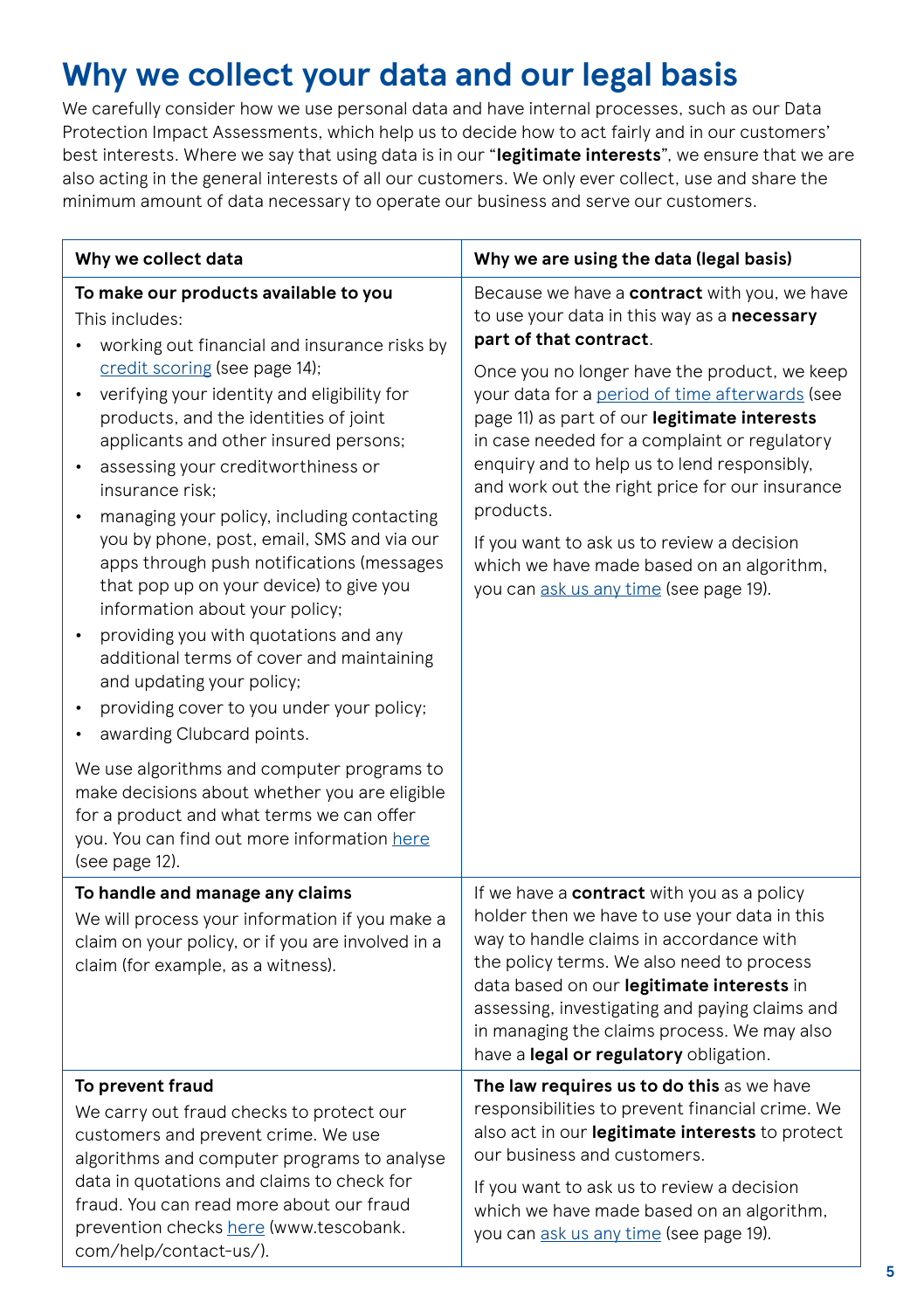| Why we collect data                                                                                                                                                                                                                                                                                                                                                                                                                                                                                                                                                                                                                                                                                                                                                                                                                                                            | Why we are using the data (legal basis)                                                                               |
|--------------------------------------------------------------------------------------------------------------------------------------------------------------------------------------------------------------------------------------------------------------------------------------------------------------------------------------------------------------------------------------------------------------------------------------------------------------------------------------------------------------------------------------------------------------------------------------------------------------------------------------------------------------------------------------------------------------------------------------------------------------------------------------------------------------------------------------------------------------------------------|-----------------------------------------------------------------------------------------------------------------------|
| To trace and recover debt<br>We may access information from third parties<br>such as credit reference agencies to get up<br>to date contact details where we need these<br>to recover money owed to us. If you are ever<br>concerned about paying your debts, please<br>contact us (www.tescobank.com/help/<br>contact-us/).                                                                                                                                                                                                                                                                                                                                                                                                                                                                                                                                                   | We act in our legitimate interests as we need<br>to recover money owed to us to enable us to<br>operate our business. |
| To record calls to our call centres                                                                                                                                                                                                                                                                                                                                                                                                                                                                                                                                                                                                                                                                                                                                                                                                                                            | We act in our legitimate interests as call                                                                            |
| We use call recordings to prevent fraud,                                                                                                                                                                                                                                                                                                                                                                                                                                                                                                                                                                                                                                                                                                                                                                                                                                       | recordings help us to meet our responsibilities                                                                       |
| for staff training and to manage customer                                                                                                                                                                                                                                                                                                                                                                                                                                                                                                                                                                                                                                                                                                                                                                                                                                      | to combat fraud, provide good customer                                                                                |
| complaints.                                                                                                                                                                                                                                                                                                                                                                                                                                                                                                                                                                                                                                                                                                                                                                                                                                                                    | service and respond to complaints.                                                                                    |
| To carry out analysis on our products and                                                                                                                                                                                                                                                                                                                                                                                                                                                                                                                                                                                                                                                                                                                                                                                                                                      | We act in our legitimate interests as these                                                                           |
| understand our customers' needs                                                                                                                                                                                                                                                                                                                                                                                                                                                                                                                                                                                                                                                                                                                                                                                                                                                | activities allow us to improve our products                                                                           |
| We use algorithms and computer programs to<br>analyse customer data by creating customer<br>segments and scoring. We use customer<br>data from our products, Clubcard data<br>and data from declined applications. We<br>sometimes combine your data with data from<br>our partners to help us in our analysis. This<br>will only happen where those partners have<br>ensured that passing your personal data to<br>us is permitted by data protection laws - this<br>means that they must ensure that you have<br>been informed that your data will be used<br>in this way. When we analyse data as part of<br>our product development, we don't use it to<br>identify individual customers.<br>Analysing customer data allows us to<br>understand our customers better and explore<br>possibilities for how we might serve our<br>customers better and improve our products. | and serve our customers better.                                                                                       |
| To operate our business                                                                                                                                                                                                                                                                                                                                                                                                                                                                                                                                                                                                                                                                                                                                                                                                                                                        | We act in our legitimate interests to monitor                                                                         |
| We use customer data when carrying out                                                                                                                                                                                                                                                                                                                                                                                                                                                                                                                                                                                                                                                                                                                                                                                                                                         | the performance of our business and make                                                                              |
| internal audits and in financial analysis.                                                                                                                                                                                                                                                                                                                                                                                                                                                                                                                                                                                                                                                                                                                                                                                                                                     | improvements.                                                                                                         |
| To manage and improve our website                                                                                                                                                                                                                                                                                                                                                                                                                                                                                                                                                                                                                                                                                                                                                                                                                                              | Essential cookies: We act in our legitimate                                                                           |
| and apps                                                                                                                                                                                                                                                                                                                                                                                                                                                                                                                                                                                                                                                                                                                                                                                                                                                                       | interests to enable our website to function                                                                           |
| We use cookies and similar technologies                                                                                                                                                                                                                                                                                                                                                                                                                                                                                                                                                                                                                                                                                                                                                                                                                                        | securely.                                                                                                             |
| on our website and apps to improve your                                                                                                                                                                                                                                                                                                                                                                                                                                                                                                                                                                                                                                                                                                                                                                                                                                        | Non-essential cookies (measurement,                                                                                   |
| customer experience. You can switch off non-                                                                                                                                                                                                                                                                                                                                                                                                                                                                                                                                                                                                                                                                                                                                                                                                                                   | experience and advertising): We obtain                                                                                |
| essential cookies using the toggles. You can                                                                                                                                                                                                                                                                                                                                                                                                                                                                                                                                                                                                                                                                                                                                                                                                                                   | customer consent. You can change your                                                                                 |
| find more information in the cookie section                                                                                                                                                                                                                                                                                                                                                                                                                                                                                                                                                                                                                                                                                                                                                                                                                                    | preferences at any time by visiting manage my                                                                         |
| (see page 15).                                                                                                                                                                                                                                                                                                                                                                                                                                                                                                                                                                                                                                                                                                                                                                                                                                                                 | cookies (see page 15).                                                                                                |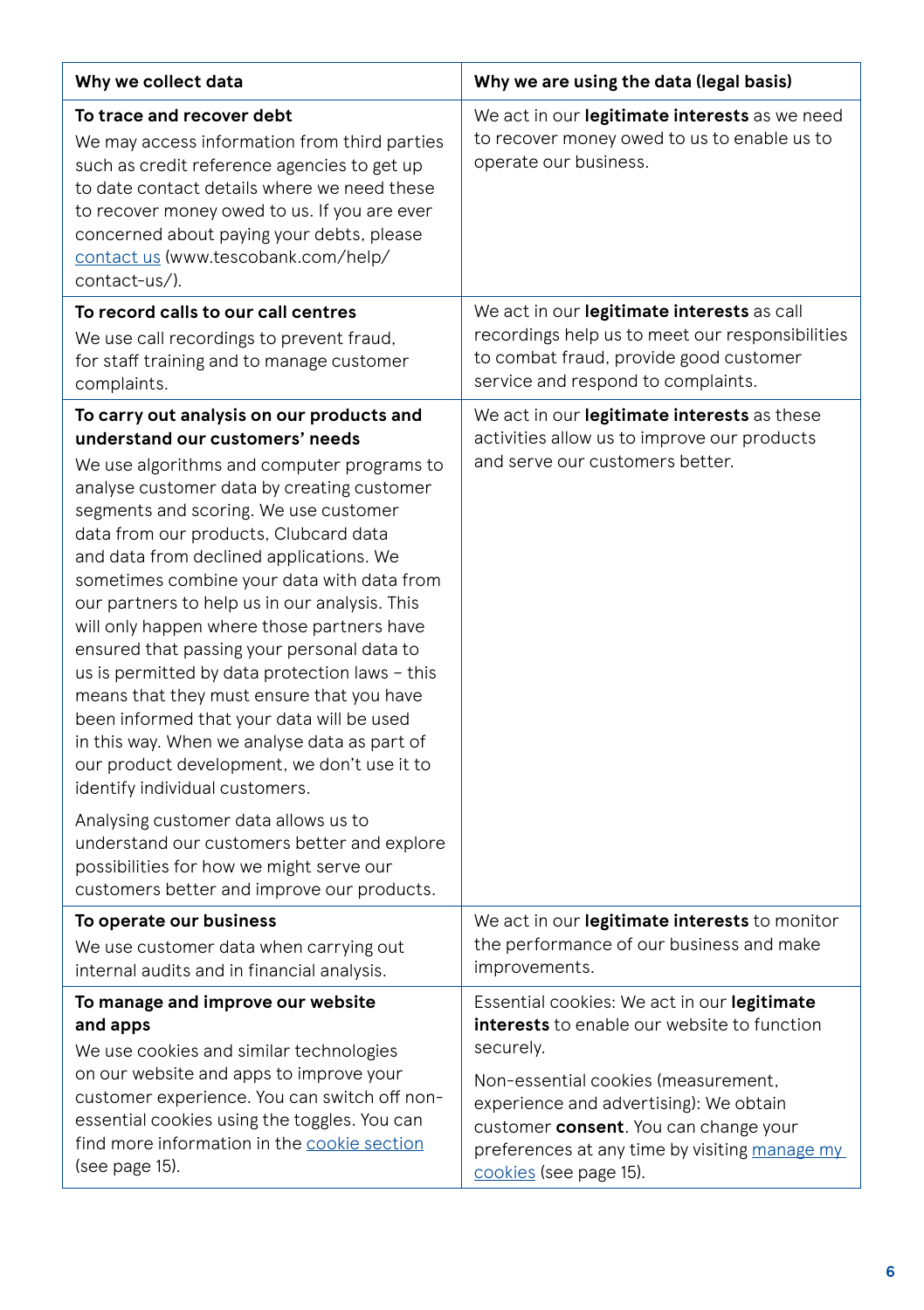| Why we collect data                                                                                                                                                                                                                                                                                                                                                                                                                                                                                                                                                                                                                           | Why we are using the data (legal basis)                                                                                                                                                                            |
|-----------------------------------------------------------------------------------------------------------------------------------------------------------------------------------------------------------------------------------------------------------------------------------------------------------------------------------------------------------------------------------------------------------------------------------------------------------------------------------------------------------------------------------------------------------------------------------------------------------------------------------------------|--------------------------------------------------------------------------------------------------------------------------------------------------------------------------------------------------------------------|
| To provide you with marketing<br>We want to ensure that the marketing we send<br>you or show you online is relevant to you. To<br>help us to do this, we:<br>use your data, including details of                                                                                                                                                                                                                                                                                                                                                                                                                                              | We act in our legitimate interests. Looking at<br>your browsing behaviour and purchases allows<br>us to personalise our offers and services for<br>you. This helps us give you better and more<br>relevant offers. |
| which Tesco products you hold, your<br>Clubcard data and your online browsing<br>behaviour to help us better understand<br>you as a customer and provide you with<br>personalised offers and relevant marketing<br>communications (including by email, post,                                                                                                                                                                                                                                                                                                                                                                                  | You can change your marketing choices for<br>email, SMS, post and phone marketing when<br>you register with us and at any time after that.<br>To opt out, just let us know in one of these<br>ways:                |
| online advertising or at the tills in store).<br>We use algorithms and computer programs<br>to analyse data by creating customer                                                                                                                                                                                                                                                                                                                                                                                                                                                                                                              | On emails: by clicking 'opt out' or<br>'unsubscribe' (usually at the bottom of the<br>email).                                                                                                                      |
| segments and scores which we use to help<br>us select which offers to send you.<br>measure your responses to marketing                                                                                                                                                                                                                                                                                                                                                                                                                                                                                                                        | By phone: by calling us on one of the numbers<br>for your product(s) here (www.tescobank.<br>com/help/contact-us/) and asking the<br>customer service representative to opt you                                    |
| communications, which also means we can<br>offer you products and services that better<br>meet your needs.                                                                                                                                                                                                                                                                                                                                                                                                                                                                                                                                    | out of marketing.<br>You also have choices when it comes to                                                                                                                                                        |
| sometimes combine your data with<br>data from our partners, such as price<br>comparison websites and credit reference<br>agencies. For example, we sometimes get<br>data which tells us when insurance policies<br>are due for renewal and we use credit<br>reference agency data to try to ensure<br>that we don't advertise credit products<br>to those who might be declined. This will<br>only happen where those partners have<br>ensured that passing your personal data to<br>us is permitted by data protection laws -<br>this means that they must ensure that you<br>have been informed that your data will be<br>used in this way. | online advertising. You can change your online<br>advertising preferences at any time by visiting<br>manage my cookies (see page 15).                                                                              |
| We use personal data to tailor the adverts<br>we show to you online on Tesco websites,<br>social media sites and other sites that sell<br>advertising space. Personalised adverts show<br>the <b>AdChoices</b> (www.youronlinechoices.com/<br>uk/your-ad-choices) logo. You can find out                                                                                                                                                                                                                                                                                                                                                      |                                                                                                                                                                                                                    |

more in the [cookies section](#page-15-0) (see page 15).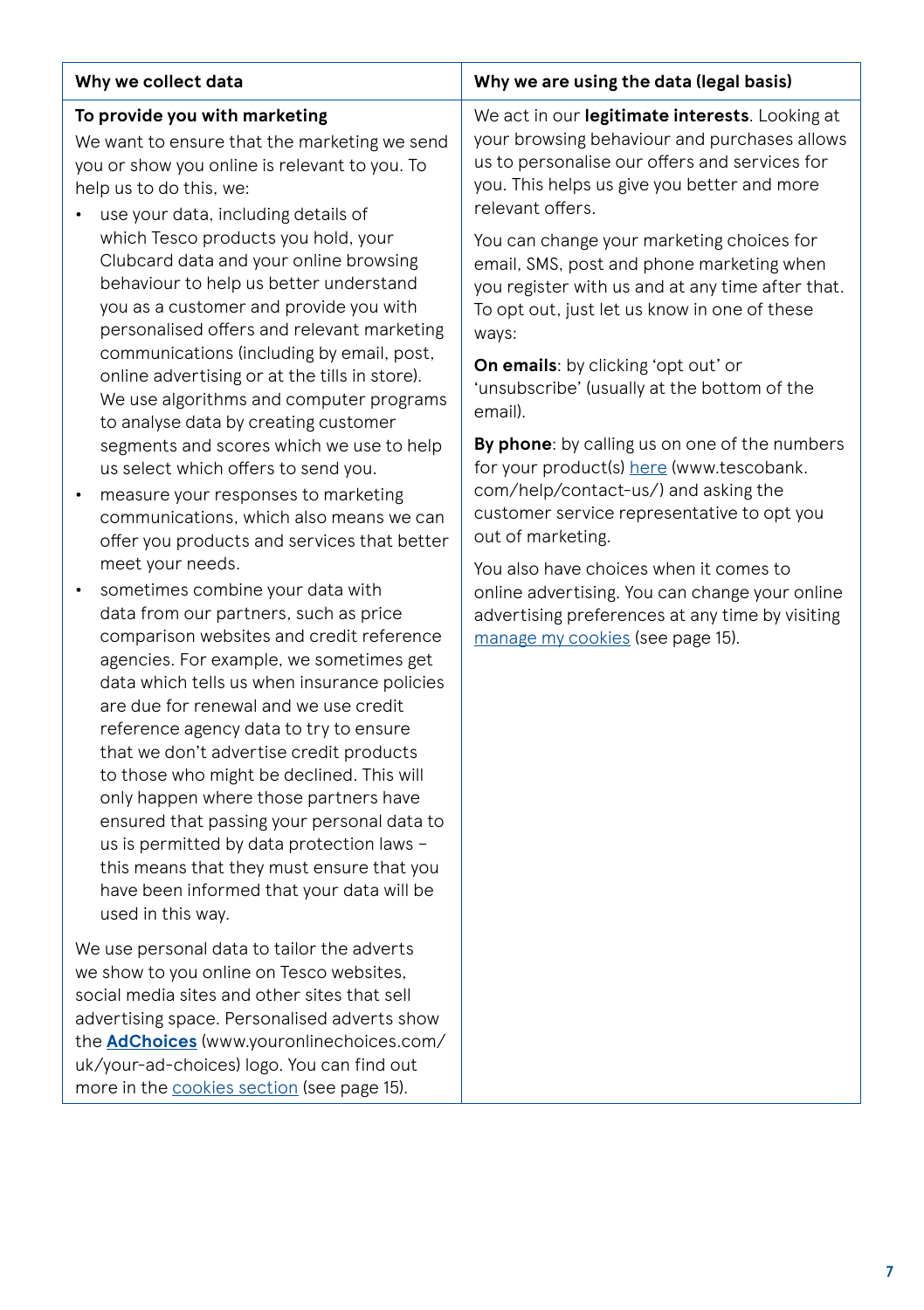| Why we collect data                                                                                                                                                                                                                                                                                                                                                                                                                                                                                                                                                                                                                                                                               | Why we are using the data (legal basis)                                                        |
|---------------------------------------------------------------------------------------------------------------------------------------------------------------------------------------------------------------------------------------------------------------------------------------------------------------------------------------------------------------------------------------------------------------------------------------------------------------------------------------------------------------------------------------------------------------------------------------------------------------------------------------------------------------------------------------------------|------------------------------------------------------------------------------------------------|
| We use Clubcard data to give discounts and<br>better offers<br>Clubcard data includes your shopping habits<br>and the types of purchases you or your<br>household make.                                                                                                                                                                                                                                                                                                                                                                                                                                                                                                                           | This is in our legitimate interests as it allows<br>us to offer better deals to our customers. |
| We use Clubcard data to try to bring you<br>better terms, deals, offers or support than<br>you would get if we didn't use the data. We<br>do this by looking at the data using algorithms<br>and computer programs to create customer<br>segments and scores. This includes how likely<br>we think you are to pay back money we lend<br>you, how often you use other Tesco products<br>and services, and how you prefer to shop. This<br>helps us to create a number of scores, which<br>we can then use as one of the factors in our<br>automated decision-making process. We also<br>take into account whether or not you are a<br>Clubcard customer or have an existing Tesco<br>Bank product. |                                                                                                |
| Clubcard data allows us to give our customers<br>better prices on our insurance products.<br>Discounts and offers will vary from customer<br>to customer, but all Clubcard customers will<br>receive a discount within a range. Clubcard<br>data also enables us to improve the likelihood<br>of us being able to accept a customer's<br>application for a loan or a credit card.                                                                                                                                                                                                                                                                                                                 |                                                                                                |
| Clubcard is a loyalty scheme and customers<br>trust us to use their Clubcard data to reward<br>them with offers. We only use Clubcard data<br>to give better prices or offers and never<br>to increase insurance prices or decline an<br>application.                                                                                                                                                                                                                                                                                                                                                                                                                                             |                                                                                                |
| We use data that you provide, such as your<br>name and address, to find any Clubcards that<br>are linked to your surname and address. That<br>might be your Clubcard, or that of a family<br>member living in the same house as you. When<br>we do this, we aim to use the Clubcard linked<br>to your address which gives you the best<br>terms, deals or offers.                                                                                                                                                                                                                                                                                                                                 |                                                                                                |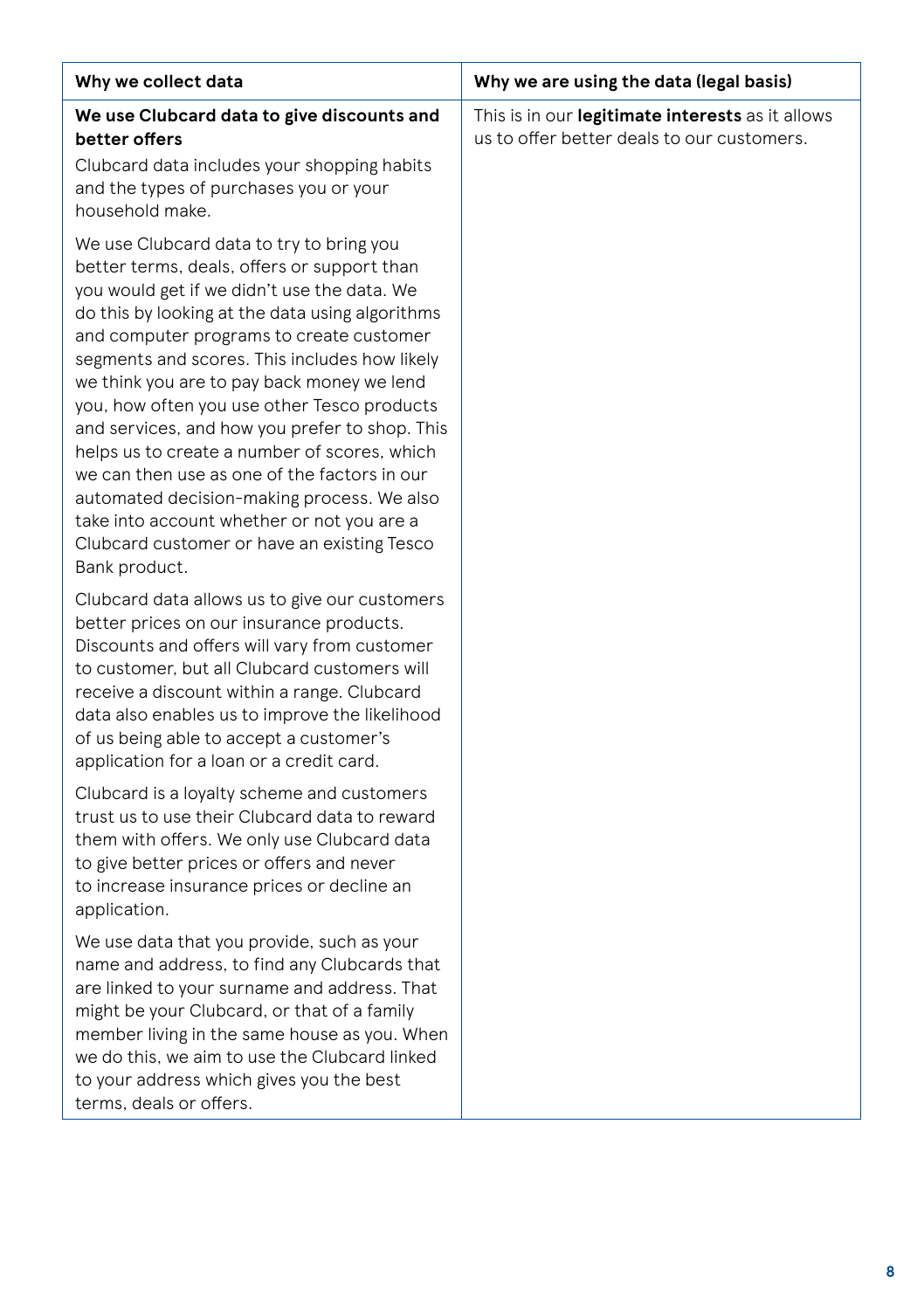| Why we collect data                                                                                                                                                                                                                                                                                                                                                                               | Why we are using the data (legal basis)                                                                                                                                                                                                                                                                    |  |
|---------------------------------------------------------------------------------------------------------------------------------------------------------------------------------------------------------------------------------------------------------------------------------------------------------------------------------------------------------------------------------------------------|------------------------------------------------------------------------------------------------------------------------------------------------------------------------------------------------------------------------------------------------------------------------------------------------------------|--|
| We use your banking product data to<br>provide you with discounts and bring you<br>better offers on insurance products                                                                                                                                                                                                                                                                            | This is in our legitimate interests as it allows<br>us to offer better deals to our customers.                                                                                                                                                                                                             |  |
| We use data about how you use your Tesco<br>Bank products to try to bring you insurance<br>discounts. We do this by using algorithms<br>and computer programs to calculate scores<br>to work out how much of a discount we<br>can offer. This works in a similar way to how<br>we use Clubcard data. We do not include<br>transactional information from banking<br>products in these algorithms. |                                                                                                                                                                                                                                                                                                            |  |
| We only use banking data within insurance to<br>give our customers discounts and offers and<br>never to increase prices.                                                                                                                                                                                                                                                                          |                                                                                                                                                                                                                                                                                                            |  |
| <b>Complaints and requests</b>                                                                                                                                                                                                                                                                                                                                                                    | When we do this, it is because we are <b>bringing</b>                                                                                                                                                                                                                                                      |  |
| We process your data if we need to manage<br>complaints, data subject access requests<br>or legal claim. We also sometimes receive<br>requests from regulators for information<br>which might require us to process and share<br>your data with regulators.                                                                                                                                       | or defending legal claims, or because the law<br>requires us to do this, as we have regulatory<br>responsibilities to manage complaints to<br>support our customers and respond to<br>data subject rights requests and regulatory<br>requests for information.                                             |  |
| Sensitive data - helping our vulnerable<br>customers<br>Sometimes we ask for sensitive or "special<br>category personal data", such as medical<br>information, to allow us to help vulnerable                                                                                                                                                                                                     | Where possible, we will ask for your consent<br>to use this data. Where we have asked for your<br>consent, you can change your mind at any<br>time by contacting us (see page 19) and asking<br>us to stop processing this information.                                                                    |  |
| customers. We only collect the minimum<br>amount of information required.                                                                                                                                                                                                                                                                                                                         | Where it is not possible to get your consent<br>(for example if you are not able to give<br>consent), we will only use or share your<br>information where we believe that it is in<br>your best interests and there are substantial<br><b>public interests</b> in us helping our customers<br>in this way. |  |
|                                                                                                                                                                                                                                                                                                                                                                                                   | We are also required by law to collect some<br>sensitive data to help our customers as we<br>have responsibilities to support our vulnerable<br>customers.                                                                                                                                                 |  |
| Market research<br>We like to hear your views to help us improve<br>our services, so we may contact you for<br>market research purposes. You will always<br>have the choice about whether to take part in<br>market research.                                                                                                                                                                     | This is in our legitimate interests as market<br>research helps us to improve our services to<br>customers.                                                                                                                                                                                                |  |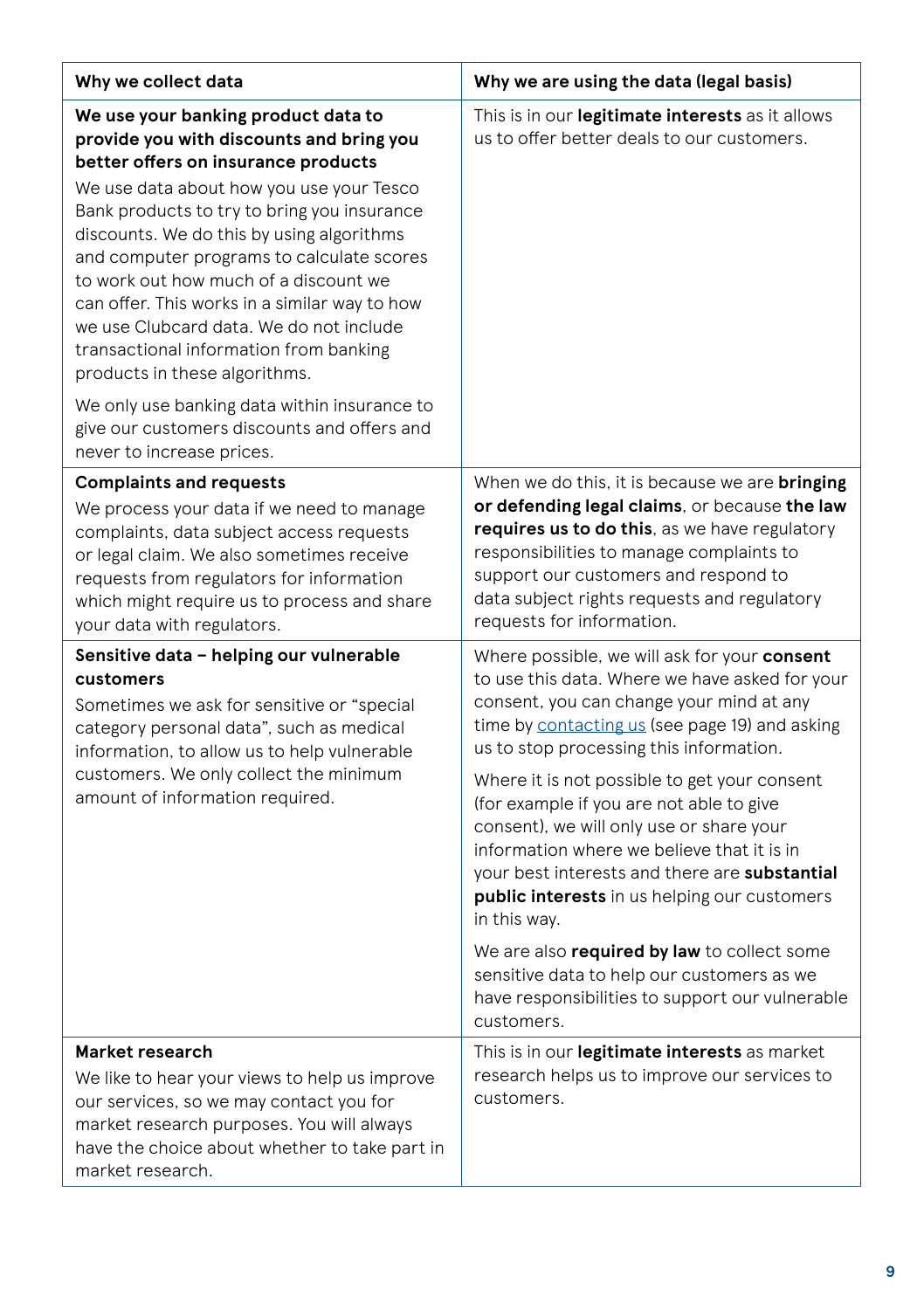## <span id="page-10-0"></span>**Sharing personal data**

In order to provide our products to you, we have to share some of your data with partners we work with. Whenever we share data, we only share the minimum amount necessary to operate our business and provide our products. We don't share data with others for their marketing purposes.

In some cases, we need to share your data with our partners because they provide a service which we do not provide. In other cases, we have to share your data to prevent fraud and financial crime or to ensure that we are lending responsibly.

We share the personal data we collect with other companies in the [Tesco Group](http://www.tescoplc.com/about-us) (www.tescoplc. com/about-us) for customer services across Tesco. For example, we share some personal data with Tesco Stores in connection with the operation of Clubcard accounts so that Tesco Bank customers receive Clubcard points where these are collected as part of the Tesco Bank product. We don't share all of your banking or insurance data with Tesco Stores and only share the minimum amount of data they need.

#### Summary of data sharing

We share data with:

- **•** our service providers and product partners to allow them to provide their services to you and us (including those who provide funding, debt management, administration, fraud and financial crime detection and professional services);
- **•** anyone you nominate to act on your behalf;
- **•** regulatory bodies and authorities where we have to do this to meet our regulatory responsibilities, and agencies who act on their behalf, such as market research companies where the regulators are checking customer views;
- **•** [credit reference agencies and fraud and financial crime prevention agencies](#page-12-0) (see page 12) for the reasons set out in this policy;
- **•** other companies if we are considering transferring the contract we have with you to them (for example, where we are selling accounts or debts). You will be informed if your contract is transferred;
- **•** our market research agencies to contact you with relevant surveys;
- **•** other banks and insurers to detect and prevent fraud and financial crime and to meet our regulatory responsibilities;
- **•** the Claims and Underwriting Exchange (CUE) and other similar organisations;
- **•** other insurers or reinsurers for claim administration purposes;
- **•** for motor insurance, with the Motor Insurance Database;
- Dunnhumby (a global data science company which is part of the <u>Tesco Group</u>) (www.tescoplc. com/about-us) and selected universities, for academic research projects.

#### Sharing your information for academic research purposes

We may share your information with Dunnhumby and selected universities for academic research purposes. When we do this, we only share the minimum amount of information necessary.

Information will be used by the selected university for specific academic research purposes only and any information in the output will be in an aggregated/non-identifiable format. Dunnhumby will use this output to improve the data science behind its products. (Dunnhumby will process this data as a controller, and on the basis of its legitimate interest to improve its data science).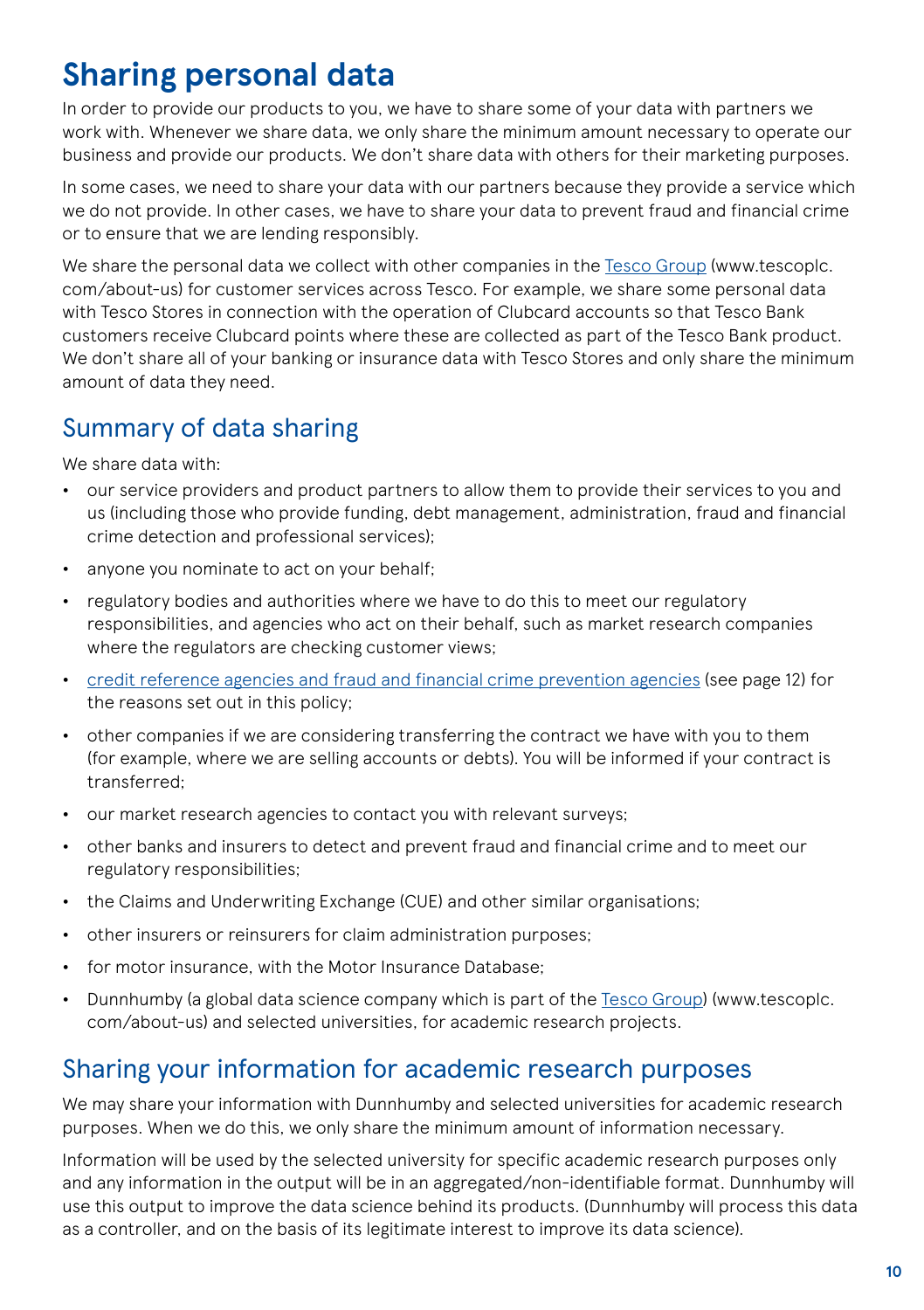<span id="page-11-0"></span>For more information on how Dunnhumby uses your data, or to exercise your rights you can email Dunnhumby at [individualrights@dunnhumby.com](mailto:individualrights%40dunnhumby.com?subject=) (we have listed your rights in the section "Your Rights") You can also ask us or Dunnhumby which university is using your data for academic research.

#### Transferring data overseas

Sometimes we send your personal data to another country. For example, if one of our service providers has a data centre overseas. Before sending your personal data to an overseas country outside the UK or the European Economic Area, we check that the organisation we are sending the data to will be able to keep your data secure. Certain countries are listed as having adequate protection by the Government. We check if the country is listed. If it is not, we ask the organisation to sign standard contractual clauses. This means they must meet UK standards of data protection. A copy of this type of contract can be found [here](https://ec.europa.eu/info/law/law-topic/data-protection_en) (www.ec.europa.eu/info/law/law-topic/dataprotection\_en).

When your personal data is in another country, it could be accessed by law enforcement agencies in those countries. They do this to detect and prevent crime, or because the law says they must. For more information about sending your personal data overseas, you can contact our [Data](#page-19-0)  [Protection Officer](#page-19-0) (see page 19).

## **How long we use personal data for**

At Tesco Bank, in most cases we keep your personal data for seven years after the end of your relationship with us. We keep data in case of complaints and for analysis to help us develop our products. When we use data for analysis, we do not use it to identify individual customers. In some cases, we keep personal data for longer than seven years, for example where it is needed for an ongoing investigation or legal proceedings. We only keep the data that we need, and we delete or anonymise it as soon as we can.

At Tesco Underwriting, in most cases we keep claims records and associated policy records for up to ten years from settlement. If the claim involves personal injury, there may be circumstances where we keep your personal data for up to 21 years from settlement, or up to 25 years for a subsidence claim. We keep claims records so that we can meet our legal, regulatory, tax or accounting obligations. We will also retain claims records if there is a reasonable prospect of litigation.

Generally with policy records, at Tesco Underwriting we keep your personal data once your insurance policies have lapsed for up to ten years. Beyond ten years, we will keep minimised or anonymised information for statistical analysis e.g. for pricing and risk modelling purposes, to understand events that occur infrequently, such as weather, subsidence, injury and liability claims. We may also retain information in an aggregated form to allow us to develop and improve our products and services.

We keep insurance quote data for up to three years. We do this to develop our products and to protect you and us against fraud and financial crime. We use this data if you apply for a product again in the future, for example as part of our fraud checks.

We keep marketing records for three years after your last activity with us.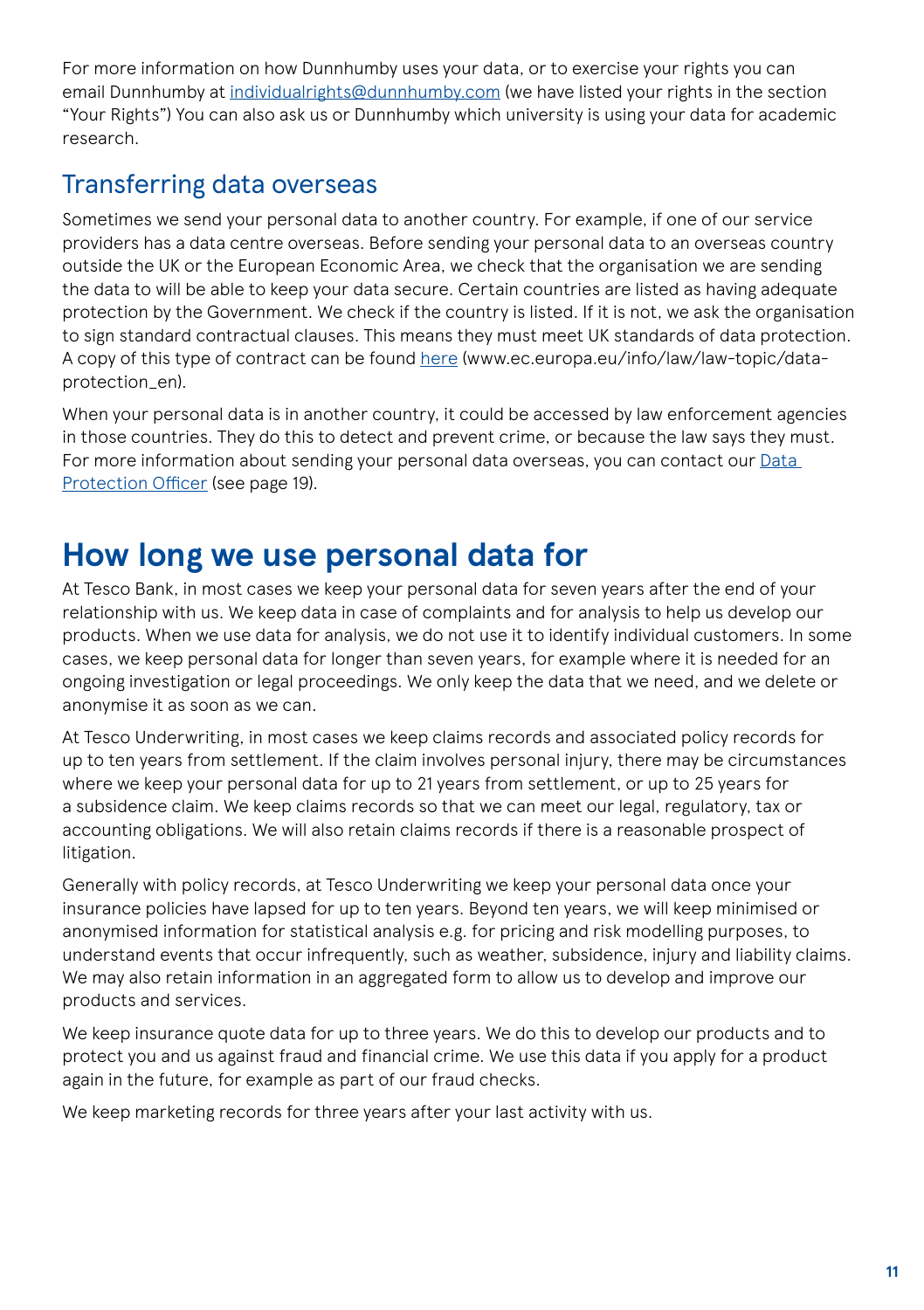## <span id="page-12-0"></span>**Checks with credit reference agencies, fraud prevention agencies and insurance databases**

Before we can provide you with insurance or settle a claim, we may need to get data about you and anyone else covered under your policy from third parties such as credit reference agencies, fraud and financial crime prevention agencies, and other agencies that have been set up for that purpose.

The information they give us can include publicly available information, information from the electoral register, and other information they have derived from previous searches.

When we contact these agencies, they may make a record that we have asked for information. This will not affect your credit rating, unless you are applying to pay for your premium in instalments when a full credit check may be done.

We may also perform checks on you, all those named on the policy such as additional drivers, those living in your home, or co-insureds and joint policyholders, with other organisations such as:

- the [DVLA](https://www.gov.uk/government/publications/dvla-privacy-policy/dvla-privacy-policy) (www.gov.uk/government/publications/dvla-privacy-policy/dvla-privacy-policy);
- **•** the Claims and Underwriting Exchange (CUE) and the Motor Insurance Anti-Fraud and Theft Register, run by [Motor Insurance Bureau Management Services Limited \(MSL\)](https://www.mib.org.uk/) (www.mib.org.uk/);
- **•** the Insurance Fraud Register, run by the Insurance Fraud Bureau For more information about the Insurance Fraud Bureau, go to [www.insurancefraudbureau.org](https://insurancefraudbureau.org/).

We share information you have given to us so we can check it is correct, and to help detect and prevent crime, including fraud and money laundering. The times when we do this are:

- when you apply for insurance (or a subsequent variation to cover):
- **•** while maintaining your policy;
- **•** when renewing your policy;
- **•** when you make a claim.

We research, collect and use data from publicly available sources. We do this to help detect and prevent fraud and other forms of financial crime. If you are not sure what information you have made available to the public on social media, we recommend that you visit the privacy settings on each of your social media accounts.

We, and fraud and financial crime prevention agencies, may also allow law enforcement agencies to access and use the personal data we know about you. They do this where they believe that it is absolutely necessary to detect, investigate and prevent crime.

If you give inaccurate details, we suspect fraud or other financial crime, or we suspect that you do not have the right to UK residency, we will share this information with the organisations we've mentioned. They may use and allow others to use this information when making decisions about you and others in your household. This may include decisions about whether to offer you insurance, as well as other decisions about detecting crime.

It is a condition of your policy that you tell us about any incidents. When you tell us about an incident, we will pass this information on to the registers mentioned above.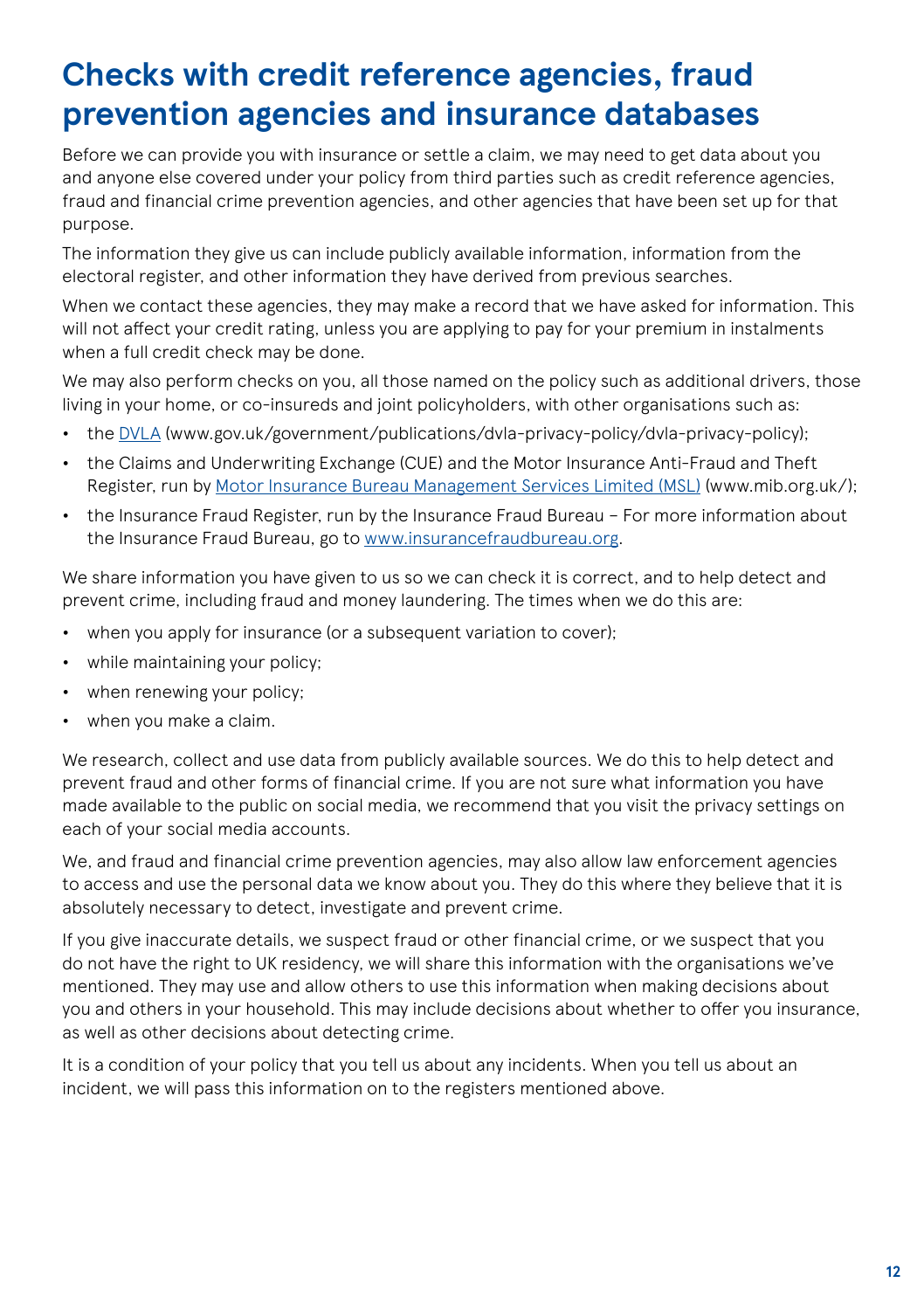### <span id="page-13-0"></span>Driver and Vehicle Licensing Agency (DVLA)

We provide your (or any person included on the proposal) driving license number (DLN) to the DVLA. We do this to:

- **•** confirm licence status;
- **•** check entitlement and relevant restriction information;
- **•** check endorsement/conviction data.

We carry out searches with the DVLA before and at any point during the term of your insurance policy, including any mid-term adjustment and renewal stage.

For details relating to information held about you by the DVLA please visit [www.dvla.gov.uk.](http://www.dvla.gov.uk)

#### Motor Insurance Database

Data about your insurance policy will be added to the Motor Insurance Database (MID), which is managed by the Motor Insurer' Bureau (MIB). The MID and the information stored on it may be used by certain statutory and/or authorised bodies including the Police, the DVLA, the Insurance Fraud Bureau and other bodies permitted by law for purposes not limited to but including:

- **•** electronic licensing;
- **•** continuous insurance enforcement;
- **•** law enforcement (prevention, detection, apprehension and or prosecution of offenders);
- **•** providing government services and or other services aimed at reducing the level and incidence of uninsured driving.

If you are involved in a road traffic accident (either in the UK, the EEA or certain other territories), the insurers and/or the MID may search the MID to obtain relevant information.

If you, or someone on your behalf, is making a claim following a road traffic accident against anyone covered on your policy, you can also use the Motor Insurance Database to get relevant information to help you.

It is vital that the Motor Insurance Database holds your correct registration number. If it is incorrectly shown on the MID you are at risk of having your vehicle seized by the Police.

You can find out more about the MID at [www.mib.org.uk](http://www.mib.org.uk). You can check they have your correct registration number details on their website at [www.askmid.com.](http://www.askmid.com)

#### Cifas and other fraud prevention agencies

The personal information we have collected from you will be shared with fraud prevention agencies who will use it to prevent fraud and money laundering and to verify your identity. If fraud is detected, you could be refused certain services, finance or employment. Further details of how your information will be used by us and these fraud prevention agencies, and your data protection rights, can be found at <www.cifas.org.uk/fpn>.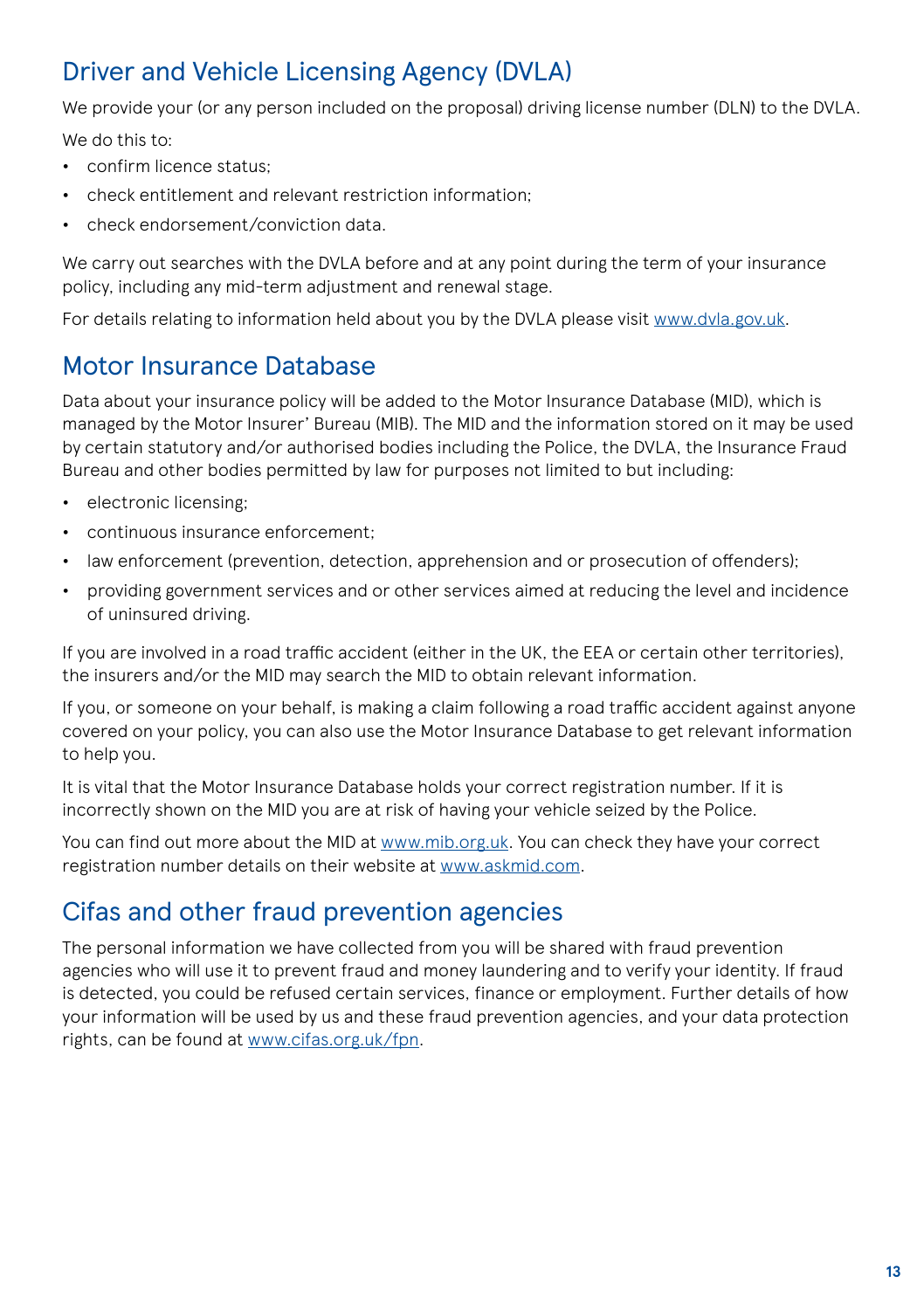#### <span id="page-14-0"></span>What credit decisioning is, and how it works

If you apply to pay your premium in instalments, Tesco Bank will assess whether you can afford to make the repayments. Credit decisioning, which involves credit scoring and checking if you are able to afford the lending, is a way of working out how likely we think it is that you will pay back the money we lend you. Your credit score, which is part of your assessment, is worked out automatically by a computer. It takes into account different factors, such as the amount of debt you currently have, how you have paid off debts in the past and data from your Clubcard if it can be used to improve your credit score. Credit decisioning and credit scoring are important steps in making sure we are lending responsibly.

We use four main sources of data when working out your credit score:

- **•** the personal data you give us in your application;
- **•** data we get from third parties, such as credit reference agencies;
- **•** data we already know about you in connection with other Tesco products, including Clubcard transactions. Clubcard transactions are only used to improve your score.

#### When we carry out credit checks

When we are deciding whether you can pay your premium in instalments, we will perform a credit check with credit reference agencies. You will be told when this is about to happen and will be asked to agree. We will give your personal data to the credit reference agencies and they will give us data about you. This will include data from your application about your financial situation and financial history.

When we are deciding whether you can pay your premium we don't share data on other products, such as savings accounts, with credit reference agencies, but we access data from credit reference agencies to perform identity checks.

Credit reference agencies will give us data that is public, such as information from the electoral register, as well as specific information they know, such as shared credit, financial situation and financial history information, and fraud prevention information which other lenders have shared with them.

#### What we do with data from credit reference agencies

We use data from credit reference agencies to:

- **•** assess your creditworthiness and whether we think you can afford to take the product;
- **•** check the personal data you have given us is accurate;
- **•** prevent criminal activity, fraud and money laundering;
- **•** help to manage and make decisions about your account(s);
- **•** trace and recover debts;
- **•** make sure any offers we make to you are appropriate to your circumstances.

The three main credit reference agencies are TransUnion, Equifax and Experian.

To learn more about what they do, what data they hold, and what your rights are, go to [www.transunion.co.uk/crain](http://www.transunion.co.uk/crain), [www.equifax.co.uk/crain](http://www.equifax.co.uk/crain) or [www.experian.co.uk/crain.](http://www.experian.co.uk/crain)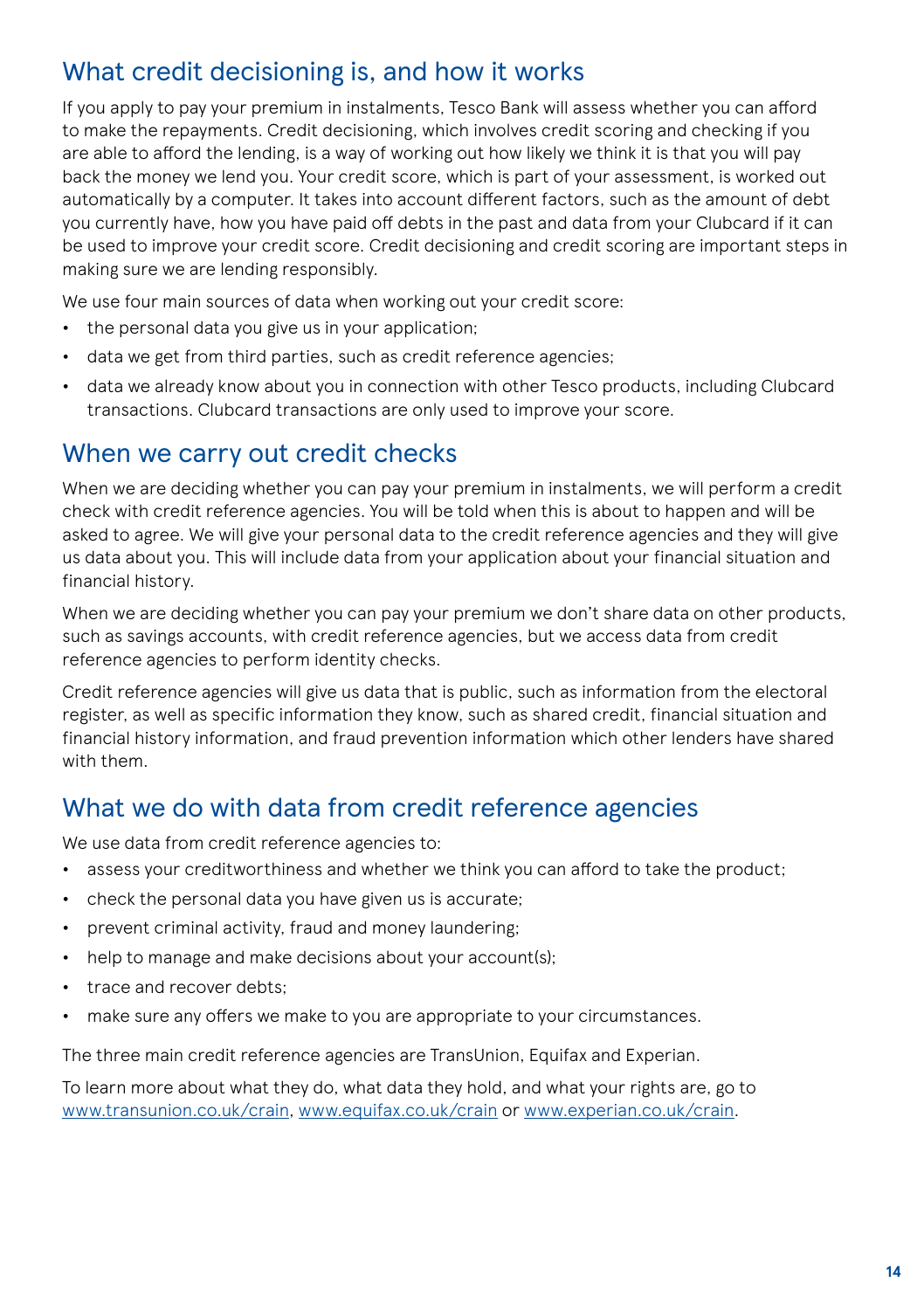## <span id="page-15-0"></span>**Your choices when it comes to cookies**

#### Manage your cookie preferences

All cookies, with the exception of essential cookies, can be switched on or off at any time.

Please note:

- **•** your Tesco Bank website cookie consent preferences are specific to the device and browser you are using at the time of consent;
- **•** so, if you visit using a different browser you will need to set your cookie consent preferences again;
- **•** likewise, if you visit using a different device you will need to set your cookie consent preferences again;
- **•** if you clear your cookies you will need to set your cookie consent preferences again (as cookie consent preferences are stored in a cookie);
- **•** you can amend your cookie consent preferences at any time by visiting this page;
- **•** you can also amend your general cookie preferences via your browser settings.

#### Want to change your cookie choices?

Click [here](http://www.tescobank.com/help/privacy-and-cookies/insurance) (www.tescobank.com/help/privacy-and-cookies/insurance) to visit the Manage cookie preferences on our website.

#### How we use cookies

We and our partners use cookies and similar technologies, such as tags and pixels ("Cookies") to:

- **•** operate our website effectively and securely;
- **•** personalise and improve your customer experience as you use our websites and app;
- **•** provide you with relevant online advertising.

Cookies are small text files containing a unique identifier, which are stored on your computer or mobile device so that your device can be recognised when you are using a particular website or mobile app. Cookies help to provide important features and functionality and to improve your customer experience. Cookies can also be used help us to detect fraudulent activity and prevent security breaches. We record data about your device within the cookie.

We use both session and persistent cookies. Session cookies are placed onto your device for the duration of your visit to a website and are deleted when you close your browser. Persistent cookies are placed onto your device and remain in place after you leave our website until the cookie expires.

[Visit the All About Cookies website for more information about how cookies work](http://www.allaboutcookies.org/) (www.allaboutcookies.org/).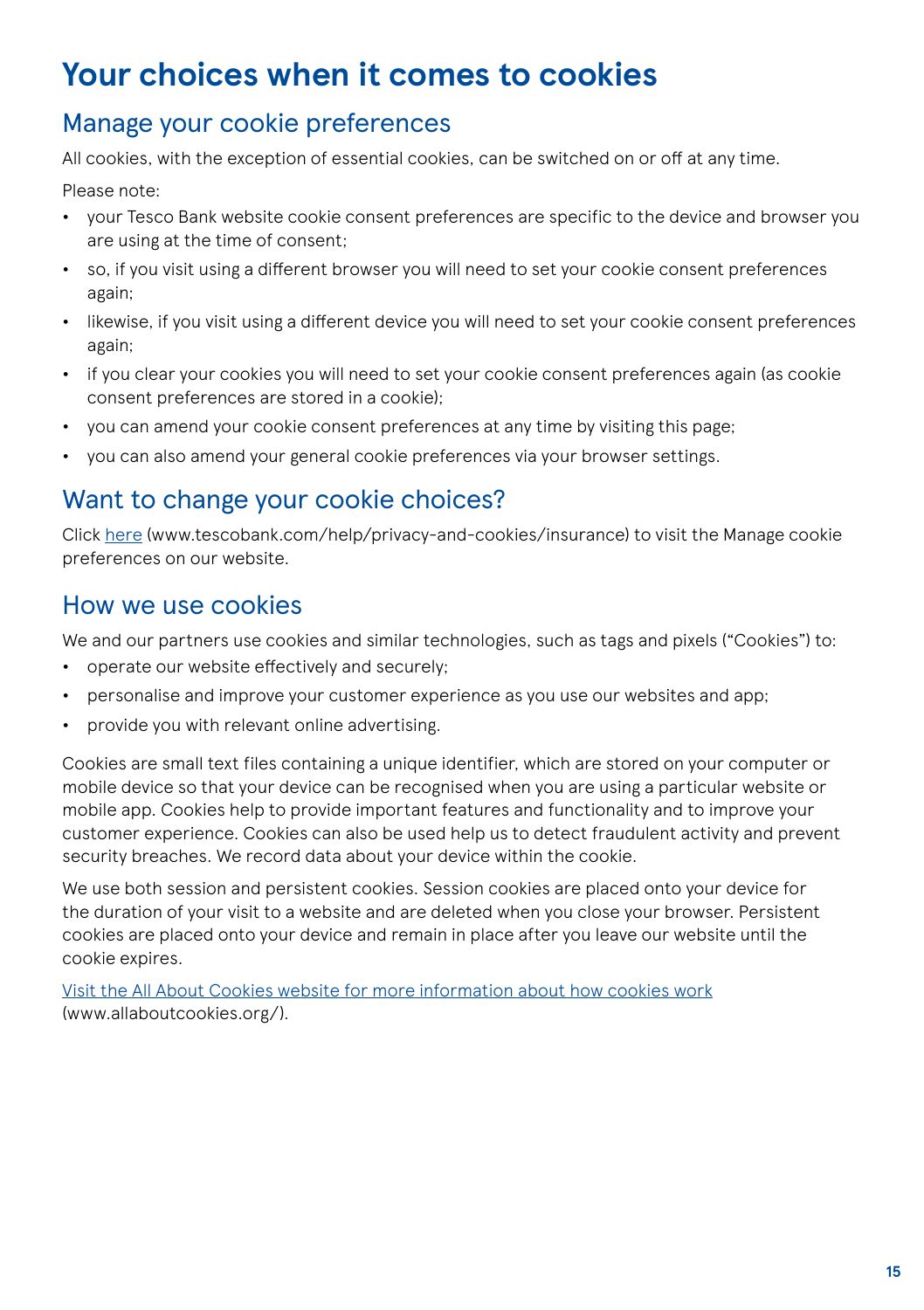Cookies used across the Tesco Bank website fall into the following categories:

| Category                                                                                                                                                                                                                                                                                                         | What they are                                                                                                                                                                                                                                                                                                                                                    | Management                                                                                                                                                    |
|------------------------------------------------------------------------------------------------------------------------------------------------------------------------------------------------------------------------------------------------------------------------------------------------------------------|------------------------------------------------------------------------------------------------------------------------------------------------------------------------------------------------------------------------------------------------------------------------------------------------------------------------------------------------------------------|---------------------------------------------------------------------------------------------------------------------------------------------------------------|
| <b>Essential</b><br>Essential cookies are<br>necessary for our website<br>to work properly and to<br>maintain security and<br>privacy. For example, we<br>use cookies as part of<br>our security measures<br>to protect our website,<br>to remember cookie<br>preferences, to manage site<br>errors and log ins. | Tesco Bank<br>Tesco Bank places cookies on<br>your device to allow you to<br>navigate around our website<br>and ensure your data security<br>is maintained when you browse,<br>apply and service your accounts.<br>Ensighten<br>Ensighten provides our cookie<br>consent solution and sets cookies<br>to remember your preferences as<br>you browse our website. | These cookies are strictly<br>necessary. We don't allow<br>you to turn off these<br>cookies because we<br>can't provide our website<br>services without them. |
|                                                                                                                                                                                                                                                                                                                  | <b>Standing on Giants</b><br>Standing On Giants hosts the<br><b>Tesco Bank Your Community</b><br>pages. To ensure this website<br>works, Standing on Giants needs<br>to set cookies to allow you to<br>navigate around this website.                                                                                                                             |                                                                                                                                                               |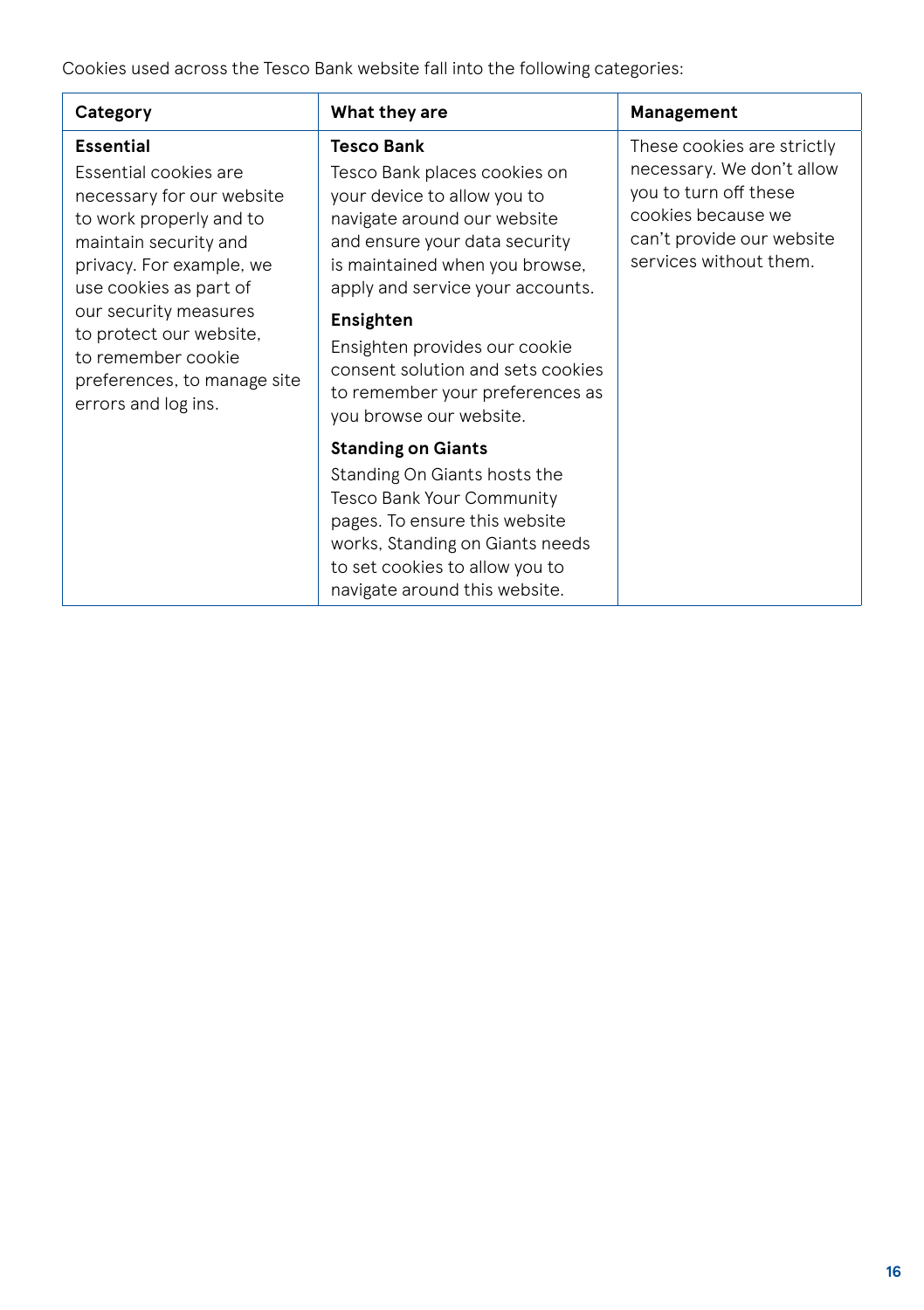#### **Advertising**

Advertising cookies are used to help show you more relevant adverts by personalising what you see. We advertise Tesco Bank products and offers when you visit other websites, using these cookies.

Companies that we partner with may use the cookie data for their own advertising purposes.

#### **DoubleClick**

DoubleClick is advertisement serving technology and used by us to track and optimise its digital marketing activities.

#### **Google Analytics**

Google Analytics allows us to measure Google Search usage and to analyse and optimise website landing pages and our visibility on search engines. It is also used to improve advertising by showing you the most relevant advertising content based on your interactions with our website.

#### **Mediacom/Facebook/Twitter**

Mediacom is an agency that supports us in display advertising via Facebook and Twitter. Mediacom uses Facebook and Twitter cookies to show online advertising that is linked to your online browsing habits.

[View Facebook cookie policy](https://www.facebook.com/policies/cookies/) (www.facebook.com/policies/

cookies/) [View Twitter cookie policy](https://help.twitter.com/en/rules-and-policies/twitter-cookies)

(www.help.twitter.com/en/rulesand-policies/twitter-cookies)

#### **YouTube**

Certain pages on our website link to the Tesco Bank channel and YouTube cookies are deployed as part of the linking process. Please visit the YouTube website for details of their cookie policy.

[View YouTube cookie policy](https://policies.google.com/privacy) (www.policies.google.com/privacy)

#### **Bing**

Bing sets cookies on certain pages of our website. These cookies are used for search engine optimisation purposes and to allow relevant pay per click advertising offers to be presented when using this search engine.

#### **Category What they are Management**

We will ask for your consent before setting these cookies. You can change your cookie preferences at any time by going to [manage my](#page-15-0)  [cookies](#page-15-0) (see page 15).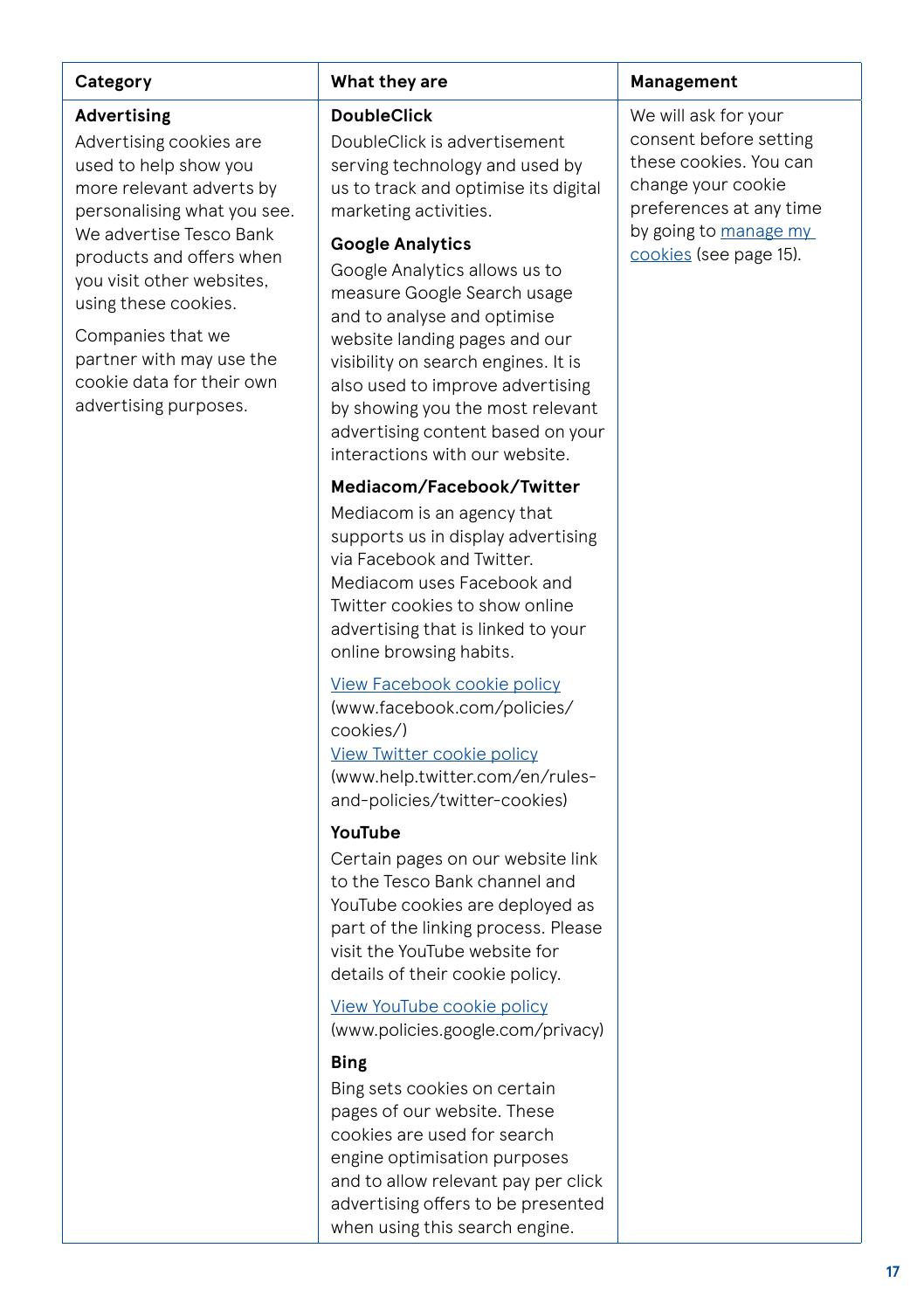| Category                                                                                                                                                                                                         | What they are                                                                                                                                                                                                                                                                                                                                                                                                                                                                                                                                                              | Management                                                       |
|------------------------------------------------------------------------------------------------------------------------------------------------------------------------------------------------------------------|----------------------------------------------------------------------------------------------------------------------------------------------------------------------------------------------------------------------------------------------------------------------------------------------------------------------------------------------------------------------------------------------------------------------------------------------------------------------------------------------------------------------------------------------------------------------------|------------------------------------------------------------------|
| <b>Measurement</b><br>Measurement cookies<br>help us measure how our<br>customers use our site. They<br>tell us how different parts<br>of our worksite are working<br>and help us improve our<br>service to you. | <b>Adobe Analytics</b><br>We use Adobe Analytics<br>technology to measure website<br>traffic and performance.<br><b>Decibel</b><br>The Decibel technology is used<br>to better understand how users<br>interact with different aspects of<br>our website. The purpose of the<br>data collected is to help us make<br>decisions about website design<br>and technical improvements.<br><b>KPMG Nunwood</b><br>We partner with KPMG Nunwood<br>to collect website user and<br>customer experience feedback.<br>The data collected is used to<br>help us make decisions about | We will ask for your<br>consent before setting<br>these cookies. |
|                                                                                                                                                                                                                  | improvements to our website<br>and app.<br>Optimise<br>We use Optimise to measure sales<br>through sites offering incentives<br>such as discounts and cashback.<br>to enable us to honour these.<br>Siteimprove<br>Siteimprove helps us to measure<br>the content quality of our<br>website.                                                                                                                                                                                                                                                                               |                                                                  |
|                                                                                                                                                                                                                  | <b>IOvation</b><br>We use iOvation for fraud<br>detection and prevention to<br>protect us and our customers.                                                                                                                                                                                                                                                                                                                                                                                                                                                               |                                                                  |
| <b>Experience</b><br>Experience cookies are<br>used to support our website<br>design tests and to give<br>you a more personalised<br>experience by enabling us<br>to display content that is<br>relevant to you. | Maxymiser<br>We use the Maxymiser technology<br>to test web pages and designs and<br>to serve personalised content to<br>customers.                                                                                                                                                                                                                                                                                                                                                                                                                                        | We will ask for your<br>consent before setting<br>these cookies. |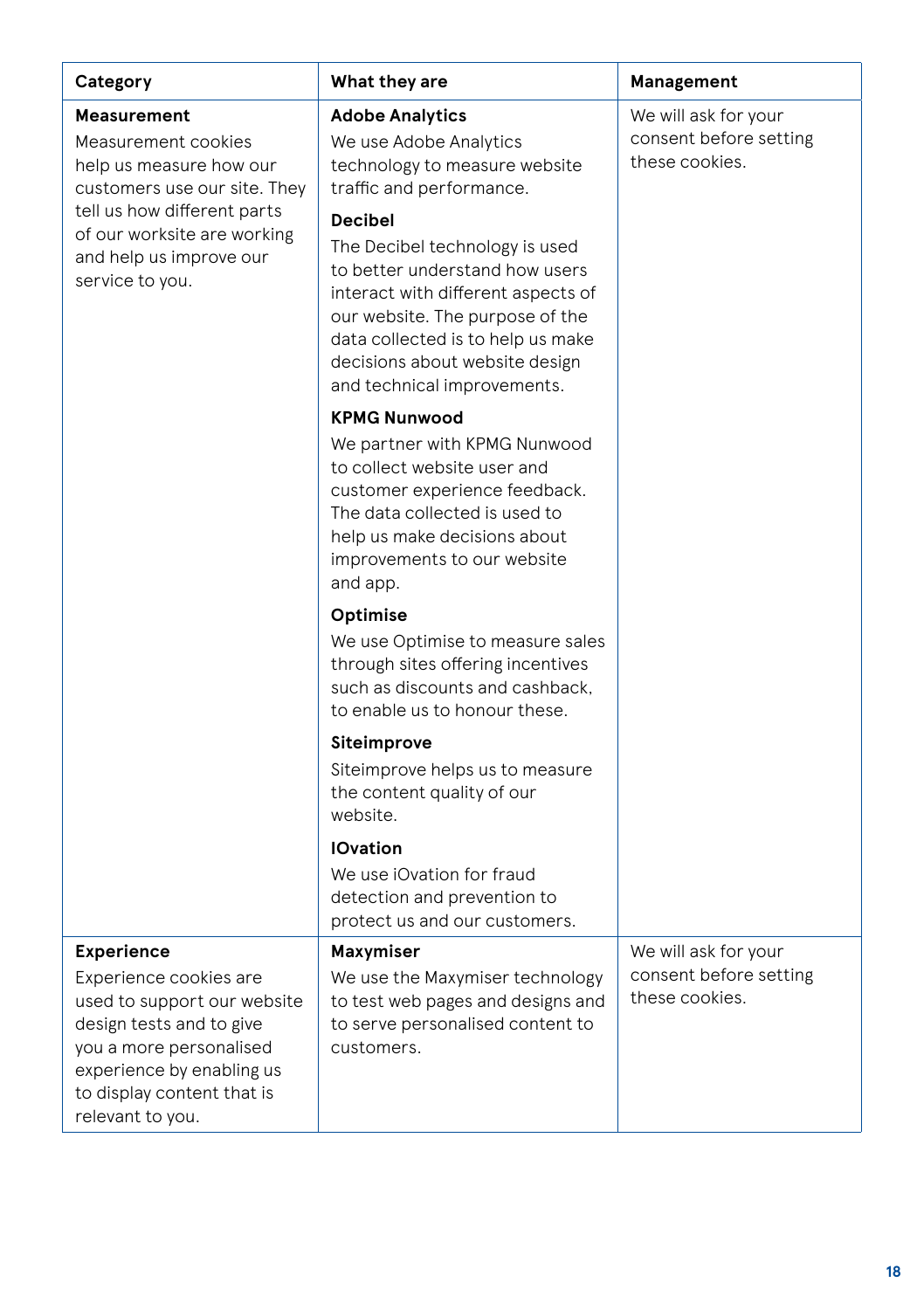<span id="page-19-0"></span>Some of our products are operated by our partners and a new cookie notice will appear as you move onto our partner's site. Please make sure you read their privacy and cookie policy as they might not use cookies in the same way as we do, and your cookie preferences recorded with us will not be passed over. Examples are Pet Insurance (operated by Royal Sun Alliance) and Travel Money (operated by Travelex).

## **Your rights and how to contact us**

If you'd like to exercise your data subject rights, or have any questions or concerns about how we use your data, you can contact us:

**By post:** The Data Protection Officer, Freepost RSJB-RYLK-JKVX, Tesco Bank Data Protection Officer, PO BOX 277, Newcastle Upon Tyne, NE12 2BU.

**By phone:** by calling us on one of the numbers for your product(s) [here](https://www.tescobank.com/help/contact-us/) (www.tescobank.com/help/ contact-us/).

**By email:** [DataProtectionOffice@tescobank.com](mailto:DataProtectionOffice%40tescobank.com?subject=)

Our Data Protection Officer supports us in answering any questions and acts as a point of escalation.

We'd like the chance to resolve any complaints you have, but you also have the right to complain to the Information Commissioner's Office (the "ICO") about how we have used your personal data. Their website is <https://ico.org.uk/your-data-matters/raising-concerns/>

You have a number of data subject rights, which you can make at any time. In some cases, these rights have limitations, but we will always respond within one calendar month. If we cannot meet your request, we will explain why. We may get in touch sooner if we need extra information to help us find your personal data, or to verify your identity.

#### 1. Right of access

You have the right to see the personal data we hold about you. This is called a Subject Access Request. If you make a Subject Access Request, we will send you a copy of the personal data that you would like to see. There are a few exceptions where we might not be able to provide the information, such as where it includes personal data about others. Please use the [subject access](https://www.tescobank.com/help/privacy-and-cookies/)  [request form](https://www.tescobank.com/help/privacy-and-cookies/) (www.tescobank.com/help/privacy-and-cookies/) to make your request.

#### 2. Right to have inaccurate data corrected

If you believe we hold inaccurate or missing data, please let us know and we will correct it.

#### 3. Right to restrict us using or request erasure of the personal data we hold about you

If you want us to stop or restrict us using your personal data, or you want us to erase it entirely, please let us know. There are times when we may not be able to do this – for example, if the data is related to a contract between us, or if the law says we need to keep your personal data for a certain amount of time.

You can also ask us to stop using your personal data for direct marketing purposes and you can opt out of marketing at any time:

**On emails**: by clicking 'opt out' or 'unsubscribe' (usually at the bottom of the email).

**By phone**: by calling us on one of the numbers for your product(s) [here](https://www.tescobank.com/help/contact-us/) (www.tescobank.com/help/ contact-us/) and asking the customer service representative to opt you out of marketing.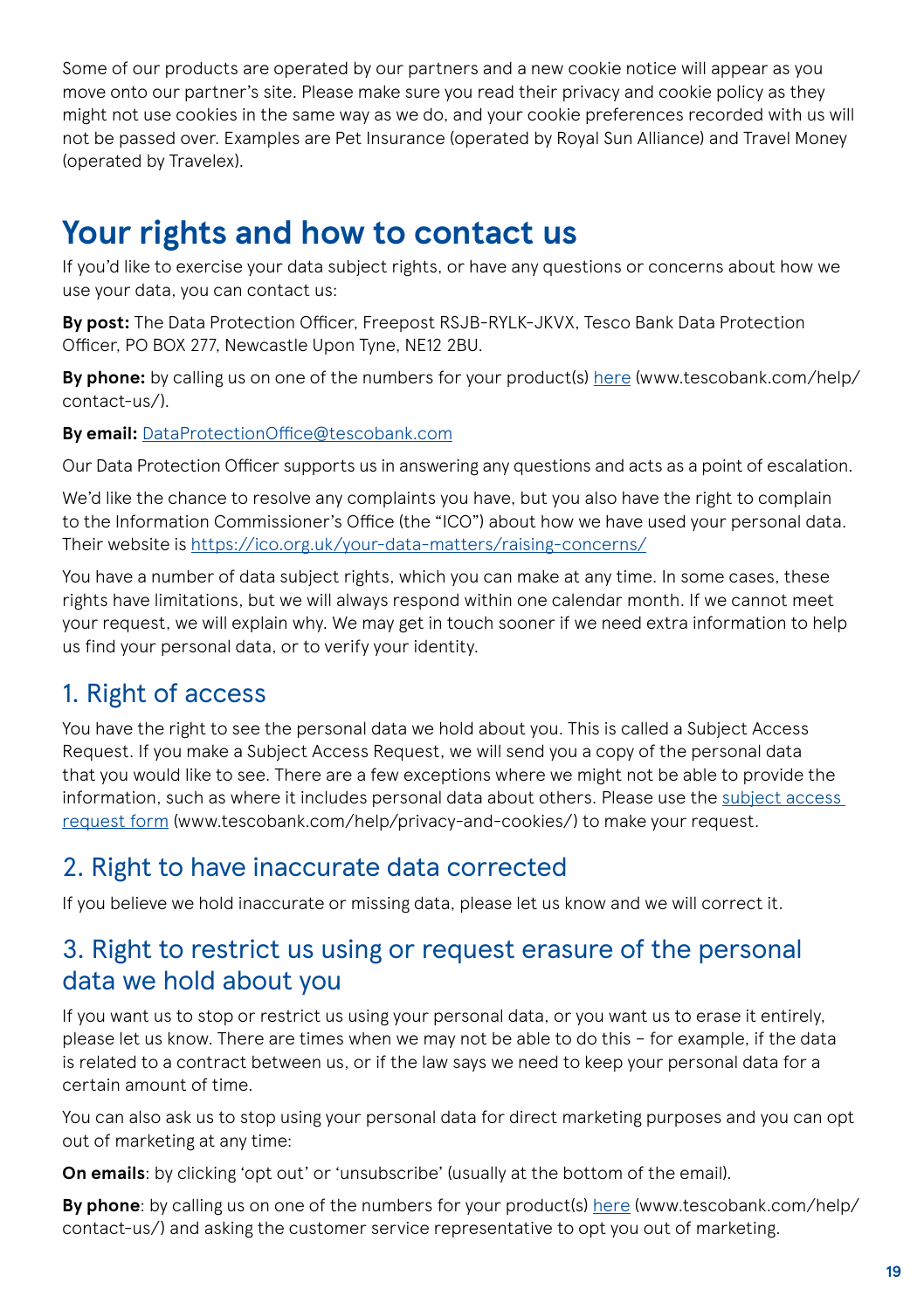### <span id="page-20-0"></span>4. Right to data portability

You can ask us to transfer your personal data in an electronic format to you, or to another organisation (for example, another bank or insurer).

### 5. Right to human intervention in automated decision making

An automated decision is one that is made by our systems rather than by a person. The benefit of automated decision making is that we can quickly make key decisions.

We also use automated decision making:

- **•** to make decisions about whether to lend you credit;
- **•** in our financial crime checks;
- **•** to calculate insurance prices.

Automated decision-making helps us to decide things like how likely it is that you will pay back the money we lend. It takes into account factors such as the amount of debt someone has, and how they have paid off debts in the past. It also helps us and our insurance partners to work out how likely you might be to make a claim on an insurance policy and what insurance price we can therefore offer you.

You have the right to:

- **•** express your concerns and object to a decision taken by purely automated means; and
- **•** request that a person reviews that decision.

If you would like us to review a decision we have made about you, such as declining an application, please let us know.

#### 6. You have the right to withdraw your consent at any time

Sometimes we need your consent to process your personal data. If you have given consent, you can change your mind and withdraw it by contacting us.

## **Changes to this privacy policy**

This privacy policy will be reviewed and updated from time to time. We will contact you if there are any important changes which impact how we use your personal data. If we need to give you the opportunity to opt out, we will give you time to do this before we make any changes to the way we use your personal data.

Last updated: **January 2022**